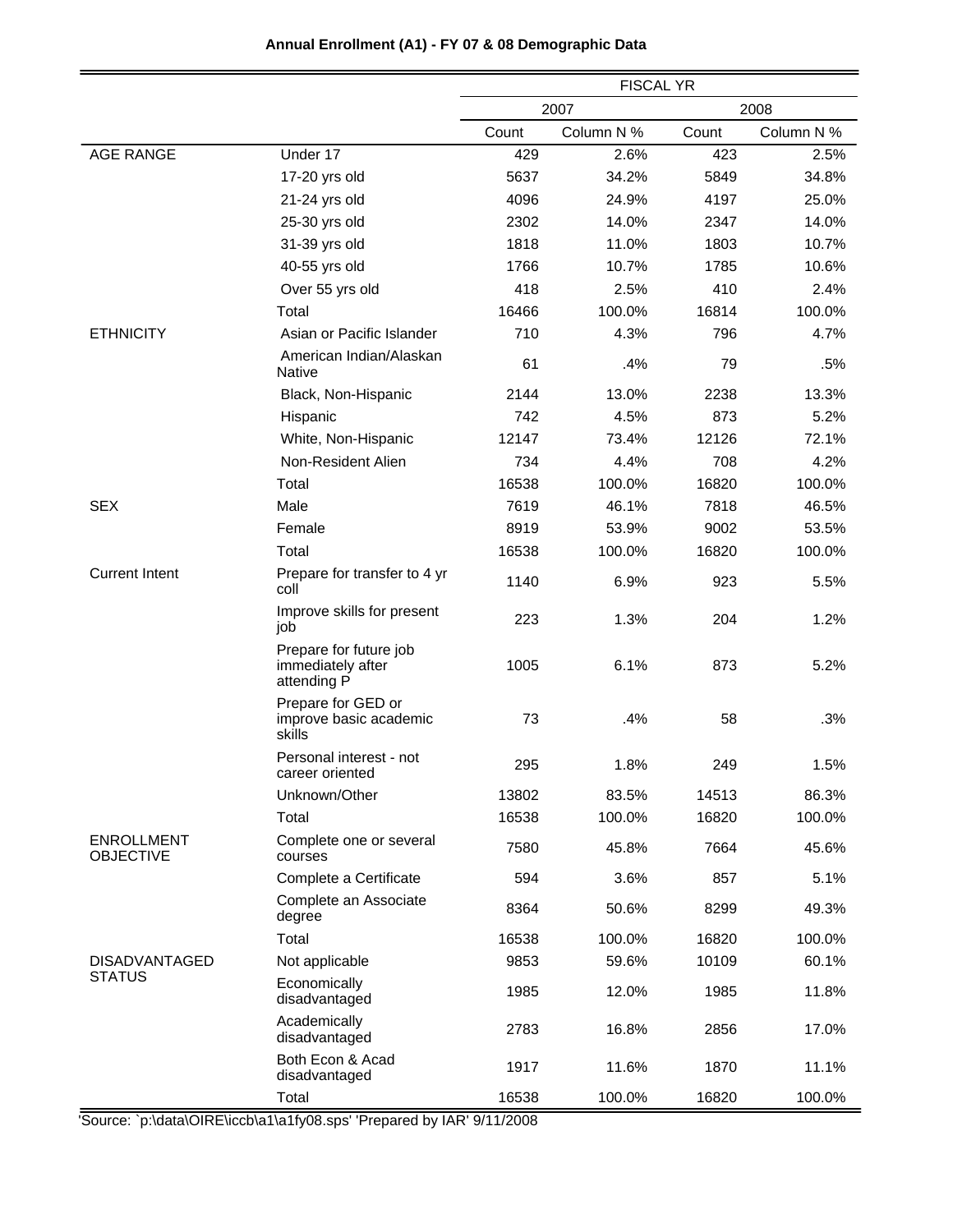|                            |                                                                                                 | <b>FISCAL YR</b> |                                                                                                                                       |       |            |  |
|----------------------------|-------------------------------------------------------------------------------------------------|------------------|---------------------------------------------------------------------------------------------------------------------------------------|-------|------------|--|
|                            |                                                                                                 |                  | 2007                                                                                                                                  |       | 2008       |  |
|                            |                                                                                                 | Count            | Column N %                                                                                                                            | Count | Column N % |  |
| <b>LTD-ENG PROFICIENCY</b> | Not applicable                                                                                  | 15782            | 95.4%                                                                                                                                 | 16017 | 95.2%      |  |
|                            | Limited-English-Proficient                                                                      | 756              | 4.6%                                                                                                                                  | 803   | 4.8%       |  |
|                            | Total                                                                                           | 16538            | 100.0%                                                                                                                                | 16820 | 100.0%     |  |
| <b>DISABILITY STATUS</b>   | Not applicable                                                                                  | 15983            | 96.6%                                                                                                                                 | 16245 | 96.6%      |  |
|                            | <b>Disability Student</b>                                                                       | 555              | 3.4%                                                                                                                                  | 575   | 3.4%       |  |
|                            | Total                                                                                           | 16538            | 100.0%                                                                                                                                | 16820 | 100.0%     |  |
| Signed Declaration of      | No                                                                                              | 12551            | 75.9%                                                                                                                                 | 13475 | 80.1%      |  |
| Intent                     | Yes                                                                                             | 3987             | 24.1%                                                                                                                                 | 3345  | 19.9%      |  |
|                            | Total                                                                                           | 16538            | 100.0%                                                                                                                                | 16820 | 100.0%     |  |
| <b>SPEC</b>                | Not Applicable                                                                                  | 9853             | 59.6%                                                                                                                                 | 10109 | 60.1%      |  |
| SUPPORT/<br>DISADVANTAGED  | No support                                                                                      | 5874             | 35.5%                                                                                                                                 | 5746  | 34.2%      |  |
|                            | Sup Services/Perkins II<br><b>Funds</b>                                                         | 680              | 4.1%                                                                                                                                  | 785   | 4.7%       |  |
|                            | Sup Services/Other<br>Sources                                                                   | 131              | .8%                                                                                                                                   | 180   | 1.1%       |  |
|                            | Total                                                                                           | 16538            | 100.0%                                                                                                                                | 16820 | 100.0%     |  |
| <b>SPEC</b>                | Not Applicable                                                                                  | 15983            | 96.6%                                                                                                                                 | 16245 | 96.6%      |  |
| SUPPORT/DISABILITIES       | No support                                                                                      | 358              | 2.2%                                                                                                                                  | 294   | 1.7%       |  |
|                            | Sup Services/Perkins II<br><b>Funds</b>                                                         | 49               | .3%                                                                                                                                   | 53    | .3%        |  |
|                            | Sup Services/Other<br>Sources                                                                   | 148              | .9%                                                                                                                                   | 228   | 1.4%       |  |
|                            | Total                                                                                           | 16538            | 100.0%                                                                                                                                | 16820 | 100.0%     |  |
| SPEC SUP/LTD ENG           | Not Applicable                                                                                  | 15782            | 95.4%                                                                                                                                 | 16017 | 95.2%      |  |
| <b>PROF</b>                | No support                                                                                      | 755              | 4.6%                                                                                                                                  | 799   | 4.8%       |  |
|                            | Sup Services/Perkins II<br><b>Funds</b>                                                         | 1                | .0%<br>100.0%<br>100.0%<br>100.0%<br>98.9%<br>0<br>.0%<br>$\overline{2}$<br>.0%<br>3<br>.0%<br>.4%<br>71<br>.0%<br>0<br>.7%<br>100.0% | 4     | .0%        |  |
|                            | Total                                                                                           | 16538            |                                                                                                                                       | 16820 | 100.0%     |  |
| <b>JTPA PARTICIPANT</b>    | All Other                                                                                       | 16538            |                                                                                                                                       | 16820 | 100.0%     |  |
|                            | Total                                                                                           | 16538            |                                                                                                                                       | 16820 | 100.0%     |  |
| OCCUPATIONAL-ABE/          |                                                                                                 | 16354            |                                                                                                                                       | 16597 | 98.7%      |  |
| ASE                        | Communications<br>Technology<br><b>Vocational Home Econ</b><br>English Language &<br>Literature |                  |                                                                                                                                       | 1     | .0%        |  |
|                            |                                                                                                 |                  |                                                                                                                                       | 0     | .0%        |  |
|                            |                                                                                                 |                  |                                                                                                                                       | 1     | .0%        |  |
|                            | <b>Liberal Arts/Sciences</b>                                                                    |                  |                                                                                                                                       | 105   | .6%        |  |
|                            | Visual & Performing Arts                                                                        |                  |                                                                                                                                       | 1     | .0%        |  |
|                            | Bus Mngmnt/Admin<br>Services                                                                    | 108              |                                                                                                                                       | 115   | .7%        |  |
|                            | Total                                                                                           | 16538            |                                                                                                                                       | 16820 | 100.0%     |  |

# **Annual Enrollment (A1) - FY 07 & 08 Demographic Data**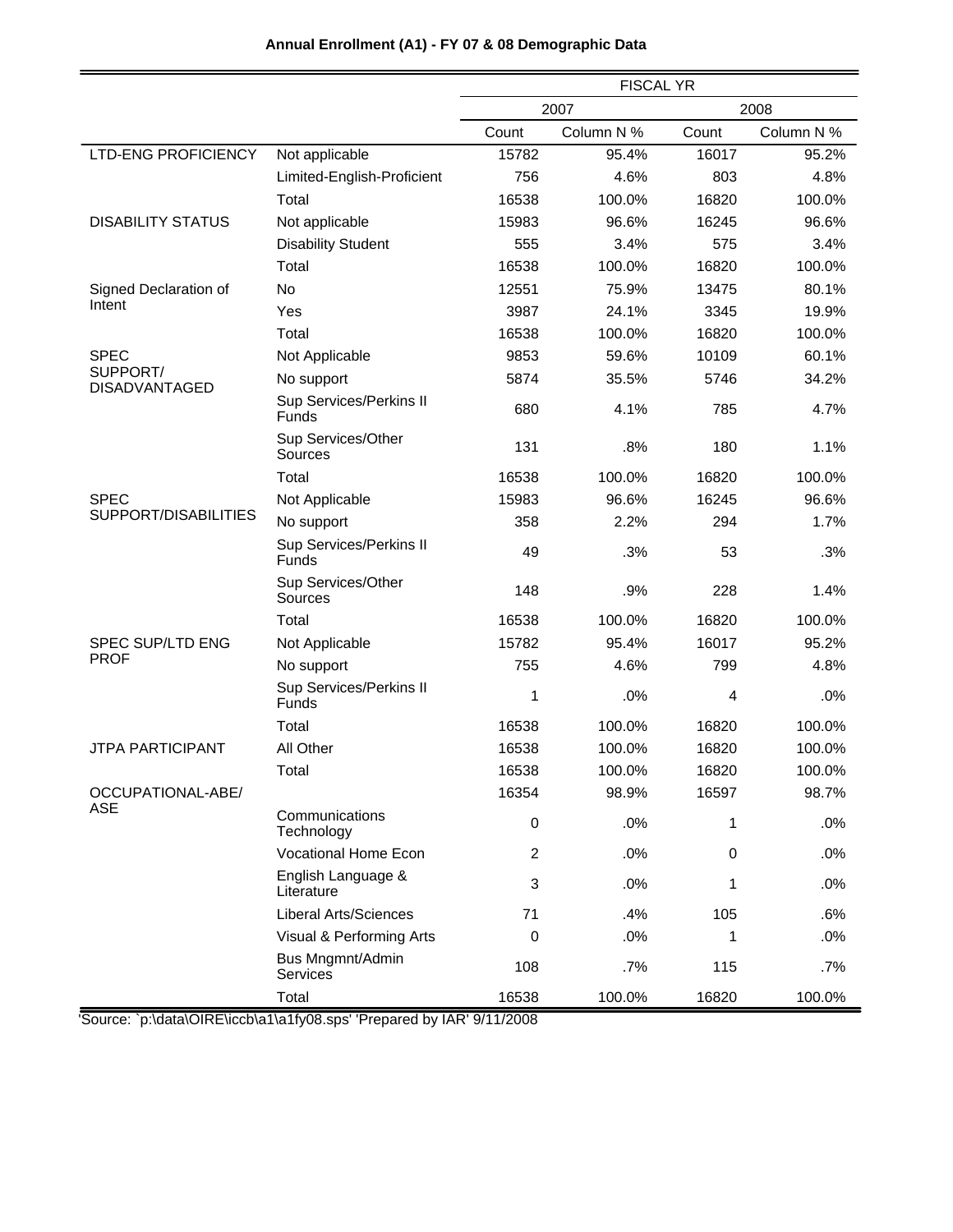|                              |                                        | <b>FISCAL YR</b> |            |       |            |
|------------------------------|----------------------------------------|------------------|------------|-------|------------|
|                              |                                        |                  | 2007       |       | 2008       |
|                              |                                        | Count            | Column N % | Count | Column N % |
| <b>HIGHEST DEG PREV</b>      | Associates Degree                      | 353              | 2.1%       | 344   | 2.0%       |
| <b>EARNED</b>                | <b>Bachelor Degree</b>                 | 655              | 4.0%       | 609   | 3.6%       |
|                              | Certificate                            | 186              | 1.1%       | 148   | .9%        |
|                              | Doctoral Degree                        | 44               | .3%        | 33    | .2%        |
|                              | GED                                    | 497              | 3.0%       | 429   | 2.6%       |
|                              | High Schl Diploma                      | 9093             | 55.0%      | 9157  | 54.4%      |
|                              | <b>Masters Degree</b>                  | 214              | 1.3%       | 200   | 1.2%       |
|                              | None                                   | 391              | 2.4%       | 328   | 2.0%       |
|                              | Other                                  | 299              | 1.8%       | 267   | 1.6%       |
|                              | 1st Professional Degree                | 12               | .1%        | 12    | .1%        |
|                              | Some college                           | 1329             | 8.0%       | 1502  | 8.9%       |
|                              | Unknown                                | 3465             | 21.0%      | 3791  | 22.5%      |
|                              | Total                                  | 16538            | 100.0%     | 16820 | 100.0%     |
| <b>WIA Voucher Recipient</b> | Not a Voucher<br>Recipient/NA          | 16521            | 99.9%      | 16810 | 99.9%      |
|                              | <b>ITA/Voucher Payment</b><br>Received | 17               | .1%        | 10    | $.1\%$     |
|                              | Total                                  | 16538            | 100.0%     | 16820 | 100.0%     |
| <b>Veteran Status</b>        | Not a Veteran                          | 16223            | 98.1%      | 16501 | 98.1%      |
|                              | Veteran                                | 315              | 1.9%       | 319   | 1.9%       |
|                              | Total                                  | 16538            | 100.0%     | 16820 | 100.0%     |

# **Annual Enrollment (A1) - FY 07 & 08 Demographic Data**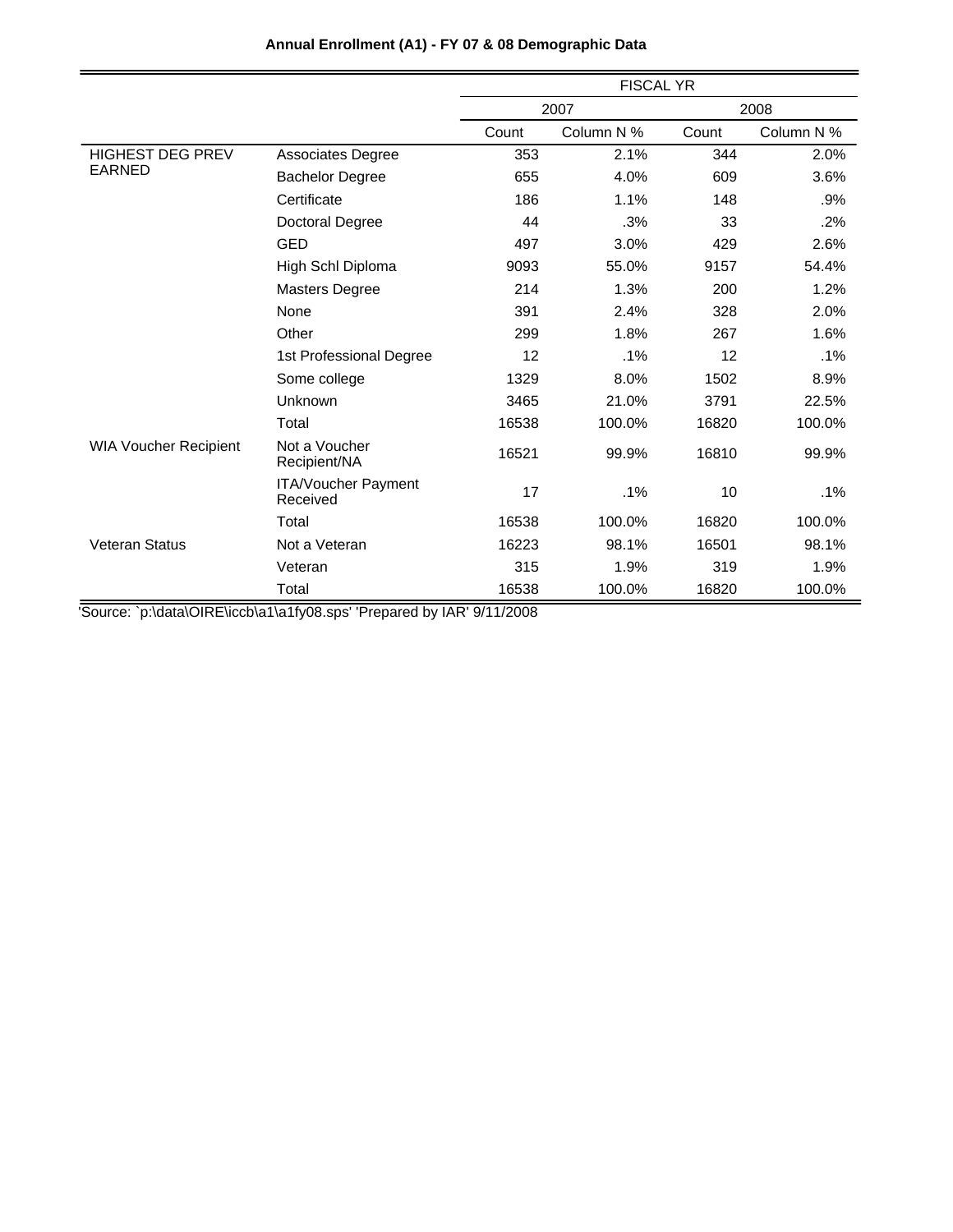|                  |                                          | <b>FISCAL YR</b> |            |       |            |
|------------------|------------------------------------------|------------------|------------|-------|------------|
|                  |                                          |                  | 2007       |       | 2008       |
|                  |                                          | Count            | Column N % | Count | Column N % |
| <b>RESIDENCY</b> | In-district                              | 11513            | 69.6%      | 11616 | 69.1%      |
|                  | Out-of-district                          | 4120             | 24.9%      | 4276  | 25.4%      |
|                  | <b>State Correctional</b><br>Institution | 0                | $.0\%$     | 2     | .0%        |
|                  | Out-of-state                             | 220              | 1.3%       | 295   | 1.8%       |
|                  | <b>Foreign Country</b>                   | 685              | 4.1%       | 631   | 3.8%       |
|                  | Total                                    | 16538            | 100.0%     | 16820 | 100.0%     |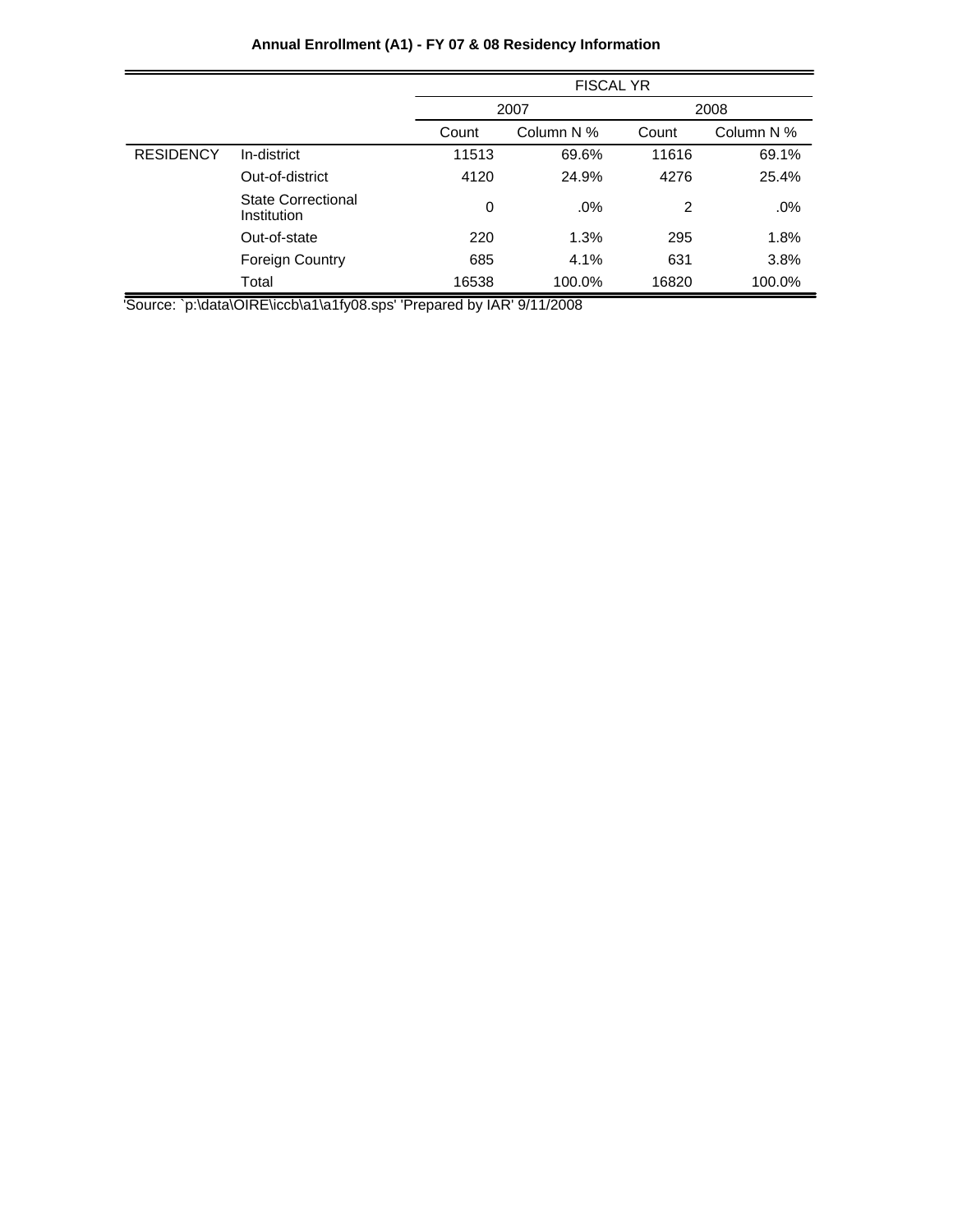|               |               |                         | <b>FISCAL YR</b> |                |            |  |
|---------------|---------------|-------------------------|------------------|----------------|------------|--|
|               |               |                         | 2007             |                | 2008       |  |
|               |               | Count                   | Column N %       | Count          | Column N % |  |
| <b>COUNTY</b> | Adams         | 12                      | .1%              | 21             | .1%        |  |
|               | Alexander     | 3                       | .0%              | $\overline{c}$ | .0%        |  |
|               | <b>Bond</b>   | 3                       | .0%              | 3              | $.0\%$     |  |
|               | Boone         | $\overline{c}$          | .0%              | 9              | .1%        |  |
|               | <b>Brown</b>  | 3                       | .0%              | $\mathbf{1}$   | .0%        |  |
|               | <b>Bureau</b> | 19                      | .1%              | 22             | .1%        |  |
|               | Calhoun       | $\overline{2}$          | .0%              | 3              | .0%        |  |
|               | Carroll       | $\overline{2}$          | .0%              | 6              | $.0\%$     |  |
|               | Cass          | 9                       | .1%              | 8              | .0%        |  |
|               | Champaign     | 9354                    | 56.6%            | 9476           | 56.3%      |  |
|               | Christian     | 27                      | .2%              | 20             | .1%        |  |
|               | Clark         | 11                      | .1%              | 5              | .0%        |  |
|               | Clay          | $\overline{2}$          | .0%              | 3              | $.0\%$     |  |
|               | Clinton       | 4                       | .0%              | 1              | .0%        |  |
|               | Coles         | 73                      | .4%              | 58             | .3%        |  |
|               | Cook          | 1392                    | 8.4%             | 1556           | 9.3%       |  |
|               | Crawford      | 16                      | .1%              | 18             | .1%        |  |
|               | Cumberland    | $\mathsf g$             | .1%              | 11             | .1%        |  |
|               | De Kalb       | 15                      | .1%              | 24             | .1%        |  |
|               | De Witt       | 157                     | .9%              | 140            | .8%        |  |
|               | Douglas       | 517                     | 3.1%             | 541            | 3.2%       |  |
|               | Du Page       | 179                     | 1.1%             | 203            | 1.2%       |  |
|               | Edgar         | 51                      | .3%              | 47             | .3%        |  |
|               | Edwards       | 5                       | .0%              | 5              | .0%        |  |
|               | Effingham     | 36                      | .2%              | 37             | .2%        |  |
|               | Fayette       | 11                      | .1%              | 8              | .0%        |  |
|               | Ford          | 473                     | 2.9%             | 465            | 2.8%       |  |
|               | Franklin      | $\overline{c}$          | .0%              | 4              | .0%        |  |
|               | Fulton        | 9                       | .1%              | 19             | .1%        |  |
|               | Gallatin      | $\overline{c}$          | .0%              | 1              | .0%        |  |
|               | Greene        | $\overline{\mathbf{4}}$ | .0%              | 6              | .0%        |  |
|               | Grundy        | 18                      | .1%              | 9              | .1%        |  |
|               | Hamilton      | $\mathbf{1}$            | $.0\%$           | $\pmb{0}$      | $.0\%$     |  |
|               | Hancock       | $\overline{7}$          | .0%              | $\overline{2}$ | .0%        |  |
|               | Henderson     | 3                       | .0%              | 1              | .0%        |  |
|               | Henry         | 15                      | .1%              | 19             | .1%        |  |
|               | Iroquois      | 274                     | 1.7%             | 289            | 1.7%       |  |
|               | Jackson       | 8                       | .0%              | 12             | .1%        |  |
|               | Jasper        | 8                       | .0%              | 12             | .1%        |  |
|               | Jefferson     | 9                       | .1%              | $\overline{2}$ | .0%        |  |
|               | Jersey        | 5                       | .0%              | $\mathbf 1$    | $.0\%$     |  |
|               | Jo Daviess    | $\mathbf{1}$            | .0%              | $\overline{2}$ | .0%        |  |
|               | Johnson       | $\mathbf{1}$            | $.0\%$           | $\pmb{0}$      | .0%        |  |
|               | Kane          | 93                      | .6%              | 79             | .5%        |  |
|               | Kankakee      | 53                      | .3%              | 76             | .5%        |  |
|               | Kendall       | 13                      | .1%              | 11             | .1%        |  |

÷

# **Annual Enrollment (A1) - FY 07 & 08 Residency Information**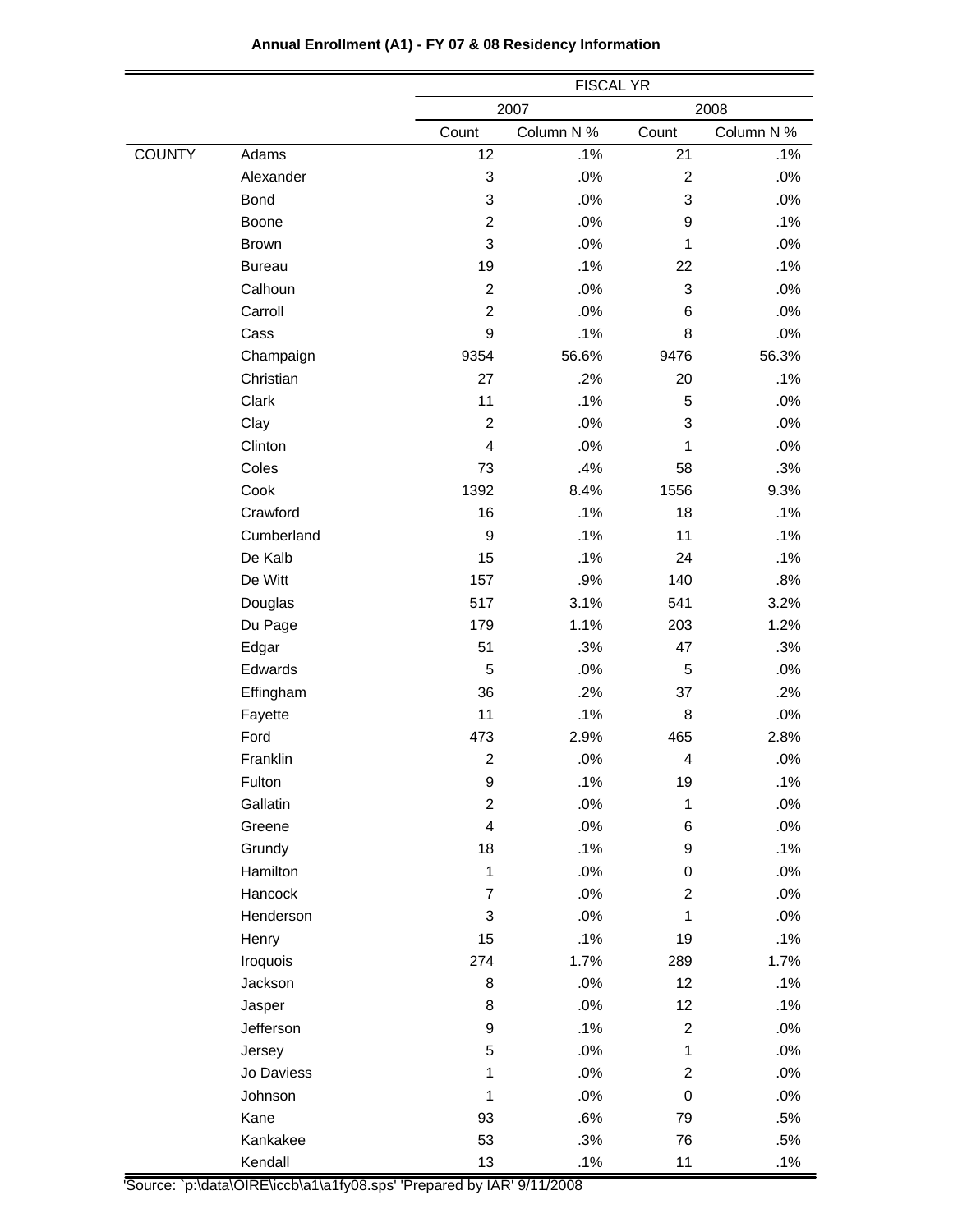|               |              |                          | <b>FISCAL YR</b> |                         |            |  |
|---------------|--------------|--------------------------|------------------|-------------------------|------------|--|
|               |              |                          | 2007             |                         | 2008       |  |
|               |              | Count                    | Column N %       | Count                   | Column N % |  |
| <b>COUNTY</b> | Knox         | 15                       | .1%              | 12                      | .1%        |  |
|               | Lake         | 168                      | 1.0%             | 164                     | 1.0%       |  |
|               | La Salle     | 47                       | .3%              | 29                      | .2%        |  |
|               | Lawrence     | $\overline{4}$           | .0%              | 3                       | .0%        |  |
|               | Lee          | $\overline{2}$           | .0%              | 8                       | .0%        |  |
|               | Livingston   | 176                      | 1.1%             | 149                     | .9%        |  |
|               | Logan        | 20                       | .1%              | 17                      | .1%        |  |
|               | McDonough    | 12                       | .1%              | 8                       | $.0\%$     |  |
|               | McHenry      | 50                       | .3%              | 60                      | .4%        |  |
|               | McLean       | 385                      | 2.3%             | 319                     | 1.9%       |  |
|               | Macon        | 147                      | .9%              | 125                     | $.7\%$     |  |
|               | Macoupin     | 12                       | .1%              | 15                      | .1%        |  |
|               | Madison      | 74                       | .4%              | 46                      | .3%        |  |
|               | Marion       | 11                       | .1%              | 13                      | .1%        |  |
|               | Marshall     | $\overline{4}$           | .0%              | $\overline{4}$          | .0%        |  |
|               | Mason        | $\boldsymbol{9}$         | .1%              | 17                      | .1%        |  |
|               | Massac       | $\overline{4}$           | .0%              | $\overline{c}$          | .0%        |  |
|               | Menard       | 8                        | .0%              | 12                      | .1%        |  |
|               | Mercer       | 4                        | .0%              | 8                       | .0%        |  |
|               | Monroe       | $\overline{7}$           | .0%              | 10                      | .1%        |  |
|               | Montgomery   | 15                       | .1%              | 11                      | .1%        |  |
|               | Morgan       | 18                       | .1%              | 24                      | .1%        |  |
|               | Moultrie     | 18                       | .1%              | 15                      | .1%        |  |
|               | Ogle         | 17                       | .1%              | 12                      | .1%        |  |
|               | Peoria       | 59                       | .4%              | 82                      | .5%        |  |
|               | Perry        | 1                        | .0%              | 1                       | .0%        |  |
|               | Piatt        | 624                      | 3.8%             | 625                     | 3.7%       |  |
|               | Pike         | $\overline{\mathcal{L}}$ | .0%              | $\overline{\mathbf{4}}$ | $.0\%$     |  |
|               | Pulaski      | 2                        | .0%              | 2                       | .0%        |  |
|               | Putnam       | $\overline{c}$           | .0%              | 6                       | .0%        |  |
|               | Randolph     | $\overline{\mathbf{4}}$  | .0%              | 6                       | $.0\%$     |  |
|               | Richland     | 6                        | .0%              | 4                       | $.0\%$     |  |
|               | Rock Island  | 35                       | .2%              | 28                      | .2%        |  |
|               | St. Clair    | 52                       | .3%              | 48                      | .3%        |  |
|               | Saline       | $\overline{4}$           | .0%              | 1                       | .0%        |  |
|               | Sangamon     | 88                       | .5%              | 109                     | .6%        |  |
|               | Schuyler     | 3                        | .0%              | 3                       | $.0\%$     |  |
|               | Scott        | 3                        | $.0\%$           | 5                       | $.0\%$     |  |
|               | Shelby       | 23                       | .1%              | 13                      | .1%        |  |
|               | <b>Stark</b> | $\overline{4}$           | .0%              | 6                       | .0%        |  |
|               | Stephenson   | 10 <sup>1</sup>          | .1%              | 17                      | .1%        |  |
|               | Tazewell     | 44                       | .3%              | 60                      | .4%        |  |
|               | Union        | $\overline{2}$           | $.0\%$           | $\overline{2}$          | $.0\%$     |  |
|               | Vermilion    | 311                      | 1.9%             | 292                     | 1.7%       |  |
|               | Wabash       | $\mathbf{2}$             | .0%              | $\mathbf{1}$            | $.0\%$     |  |
|               | Warren       | $\overline{7}$           | .0%              | 13                      | .1%        |  |

÷

# **Annual Enrollment (A1) - FY 07 & 08 Residency Information**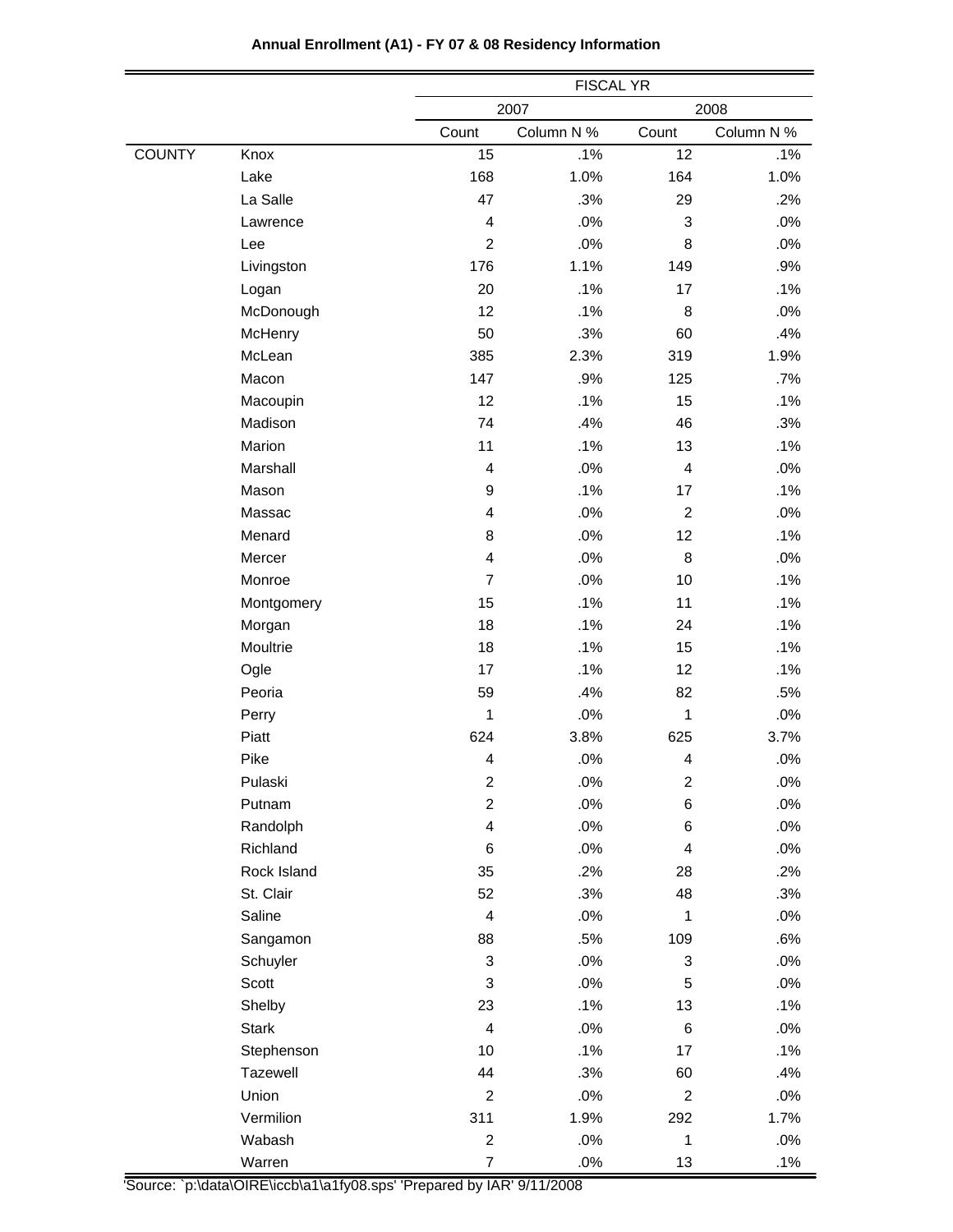|               |                         |       | <b>FISCAL YR</b> |       |            |
|---------------|-------------------------|-------|------------------|-------|------------|
|               |                         |       | 2007             |       | 2008       |
|               |                         | Count | Column N %       | Count | Column N % |
| <b>COUNTY</b> | Washington              | 2     | .0%              | 4     | .0%        |
|               | Wayne                   | 7     | .0%              | 7     | .0%        |
|               | White                   | 4     | $.0\%$           | 2     | .0%        |
|               | Whiteside               | 13    | .1%              | 13    | .1%        |
|               | Will                    | 130   | .8%              | 158   | .9%        |
|               | Williamson              | 4     | .0%              | 9     | .1%        |
|               | Winnebago               | 26    | .2%              | 38    | $.2\%$     |
|               | Woodford                | 17    | $.1\%$           | 12    | $.1\%$     |
|               | Correct/OOState/Foreign | 905   | 5.5%             | 928   | 5.5%       |
|               | Total                   | 16538 | 100.0%           | 16820 | 100.0%     |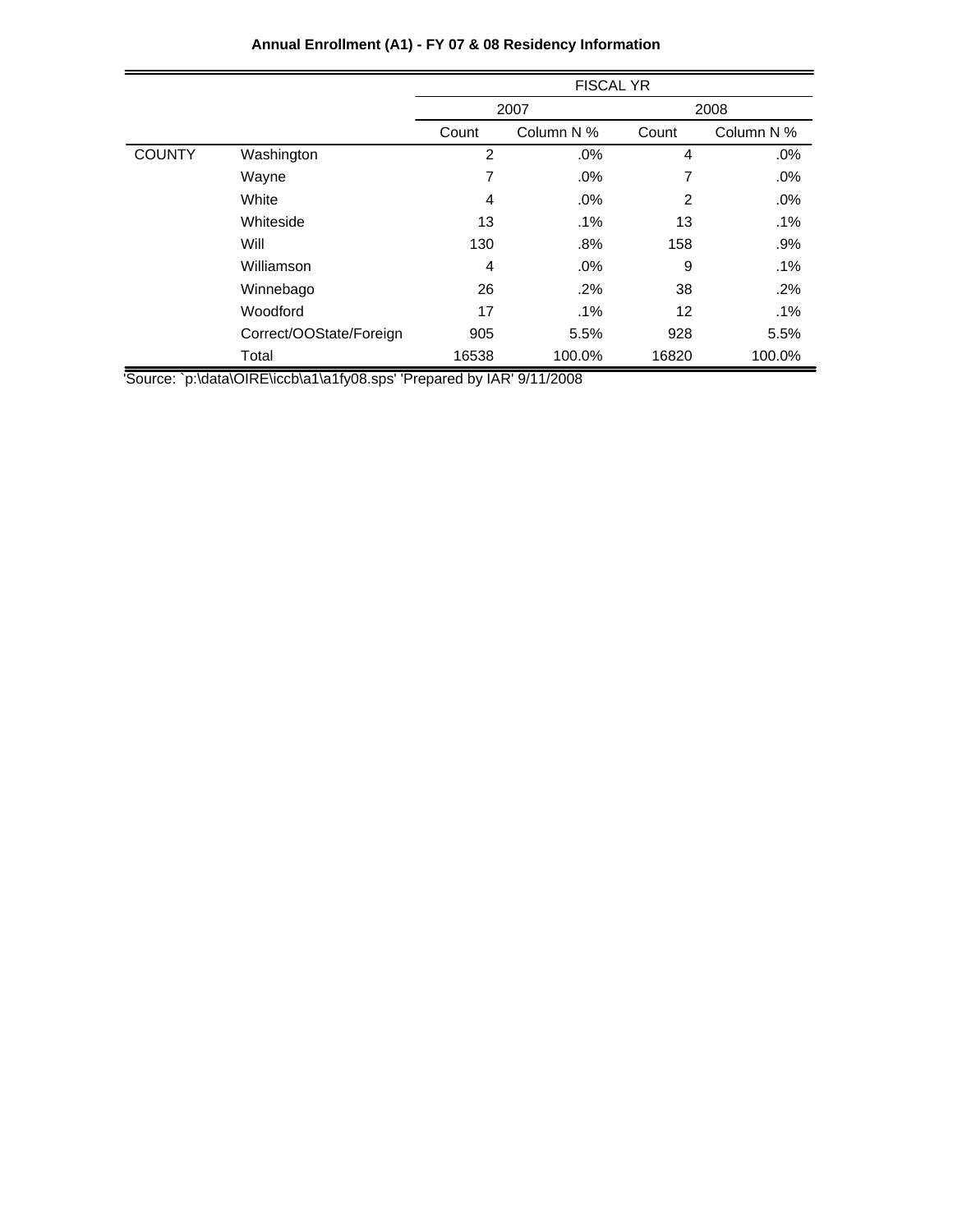|              |                      | <b>FISCAL YR</b>        |            |                |            |
|--------------|----------------------|-------------------------|------------|----------------|------------|
|              |                      |                         | 2007       |                | 2008       |
|              |                      | Count                   | Column N % | Count          | Column N % |
| <b>STATE</b> | Not Reported         | 63                      | .4%        | 33             | .2%        |
|              | Alabama              | $\overline{c}$          | .0%        | $\overline{4}$ | .0%        |
|              | Arizona              | 1                       | .0%        | $\overline{2}$ | .0%        |
|              | Arkansas             | $\mathbf{1}$            | .0%        | 1              | .0%        |
|              | California           | 15                      | .1%        | 21             | .1%        |
|              | Colorado             | $\overline{c}$          | .0%        | 5              | .0%        |
|              | Connecticut          | $\mathbf{1}$            | .0%        | 3              | .0%        |
|              | Delaware             | 1                       | .0%        | 1              | .0%        |
|              | District of Columbia | 0                       | .0%        | 1              | .0%        |
|              | Florida              | $\overline{c}$          | .0%        | 8              | .0%        |
|              | Georgia              | 3                       | .0%        | $\overline{7}$ | .0%        |
|              | Hawaii               | 1                       | .0%        | 0              | .0%        |
|              | Idaho                | 1                       | .0%        | $\overline{2}$ | .0%        |
|              | Illinois             | 15601                   | 94.3%      | 15894          | 94.5%      |
|              | Indiana              | 37                      | .2%        | 53             | .3%        |
|              | lowa                 | $\overline{7}$          | .0%        | 6              | .0%        |
|              | Kansas               | 5                       | .0%        | 4              | .0%        |
|              | Kentucky             | 1                       | .0%        | 4              | .0%        |
|              | Louisiana            | 3                       | .0%        | $\overline{2}$ | .0%        |
|              | Maine                | 1                       | .0%        | 0              | .0%        |
|              | Maryland             | 9                       | .1%        | 4              | .0%        |
|              | Massachusetts        | $\overline{c}$          | .0%        | 5              | .0%        |
|              | Michigan             | 6                       | .0%        | 14             | .1%        |
|              | Minnesota            | 4                       | .0%        | 4              | .0%        |
|              | Mississippi          | 1                       | .0%        | 4              | .0%        |
|              | Missouri             | 14                      | .1%        | 17             | .1%        |
|              | Montana              | 1                       | .0%        | 0              | .0%        |
|              | Nebraska             | 0                       | .0%        | 5              | .0%        |
|              | New Hampshire        | 0                       | $.0\%$     | 3              | .0%        |
|              | New Jersey           | $\overline{7}$          | .0%        | 12             | .1%        |
|              | New Mexico           | 0                       | .0%        | $\mathbf{1}$   | .0%        |
|              | New York             | $\overline{7}$          | .0%        | 8              | .0%        |
|              | North Carolina       | $\mathbf{1}$            | .0%        | 3              | .0%        |
|              | Ohio                 | 9                       | .1%        | 11             | .1%        |
|              | Oklahoma             | $\overline{\mathbf{4}}$ | .0%        | 3              | .0%        |
|              | Oregon               | $\overline{2}$          | .0%        | 0              | .0%        |
|              | Pennsylvania         | $\overline{c}$          | .0%        | 4              | .0%        |
|              | Rode Island          | 1                       | .0%        | 3              | .0%        |
|              | S Carolina           | $\mathbf 1$             | .0%        | $\overline{2}$ | .0%        |
|              | Tennessee            | 5                       | .0%        | 4              | .0%        |
|              | Texas                | 14                      | .1%        | 18             | .1%        |
|              | Utah                 | $\boldsymbol{0}$        | .0%        | 1              | .0%        |
|              | Virginia             | 5                       | $.0\%$     | 4              | $.0\%$     |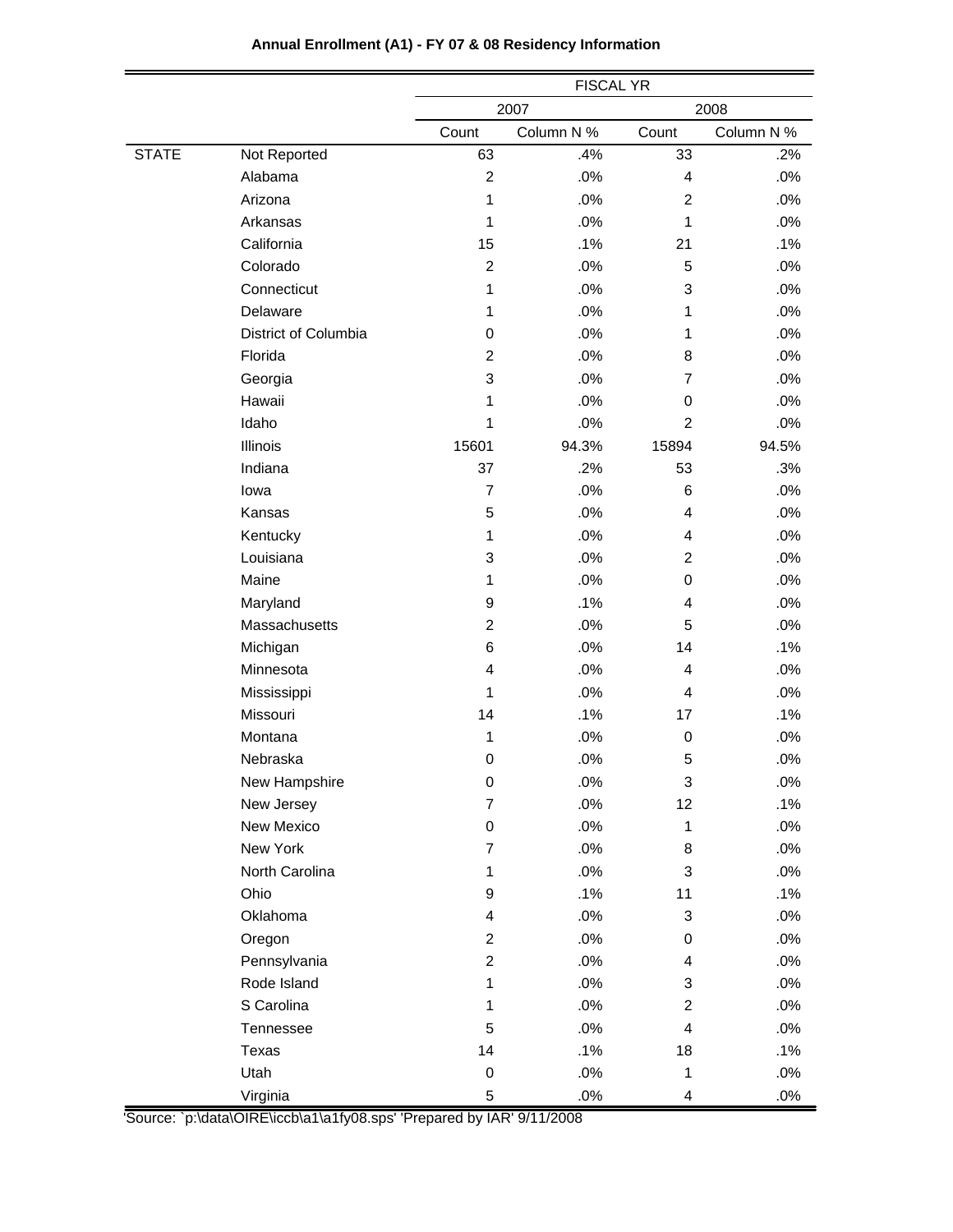|              |            |       | <b>FISCAL YR</b> |       |            |  |
|--------------|------------|-------|------------------|-------|------------|--|
|              |            |       | 2007             |       | 2008       |  |
|              |            | Count | Column N %       | Count | Column N % |  |
| <b>STATE</b> | Washington | 2     | .0%              | 4     | .0%        |  |
|              | Wisconsin  | 8     | .0%              | 4     | .0%        |  |
|              | Foreign    | 685   | 4.1%             | 631   | 3.8%       |  |
|              | Total      | 16538 | 100.0%           | 16820 | 100.0%     |  |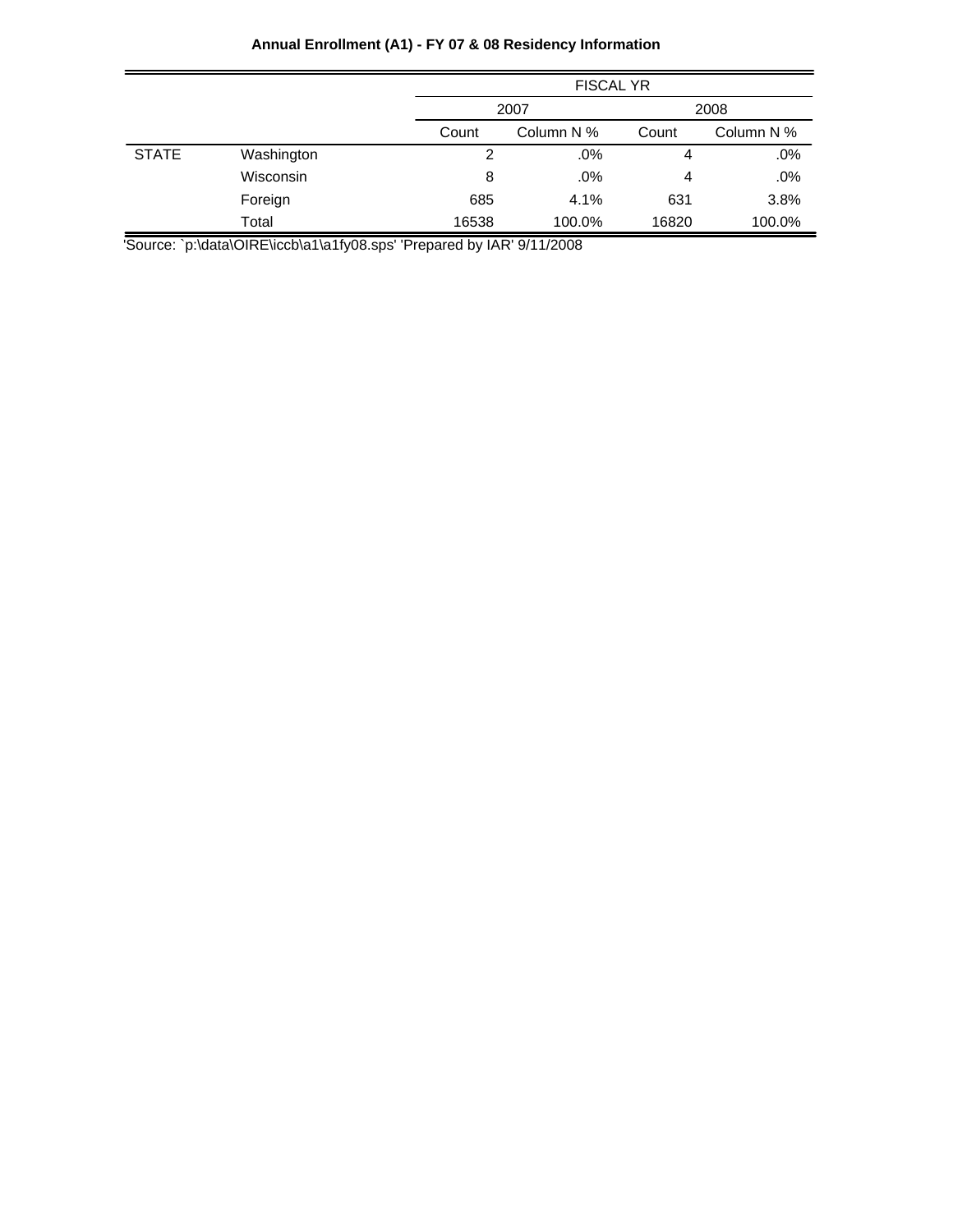|                |                 | <b>FISCAL YR</b>        |            |                |            |  |
|----------------|-----------------|-------------------------|------------|----------------|------------|--|
|                |                 |                         | 2007       |                | 2008       |  |
|                |                 | Count                   | Column N % | Count          | Column N % |  |
| <b>PROGRAM</b> | <b>B ABGAAS</b> | 3                       | .0%        | 4              | .0%        |  |
|                | <b>B ABKAAS</b> | 8                       | .0%        | 9              | .1%        |  |
|                | <b>B ABLAAS</b> | 69                      | .4%        | 78             | .5%        |  |
|                | <b>B ABMAAS</b> | 37                      | .2%        | 45             | .3%        |  |
|                | <b>B ABRAAS</b> | 6                       | .0%        | 8              | .0%        |  |
|                | <b>B ABTAAS</b> | 9                       | .1%        | 6              | .0%        |  |
|                | <b>B ACCAAS</b> | 145                     | .9%        | 143            | .9%        |  |
|                | <b>B ACCCER</b> | 25                      | .2%        | 23             | .1%        |  |
|                | <b>B AGBCER</b> | 6                       | .0%        | 1              | .0%        |  |
|                | <b>B CCPAAS</b> | $\overline{2}$          | .0%        | 1              | .0%        |  |
|                | <b>B CMSAAS</b> | $\overline{c}$          | .0%        | 1              | .0%        |  |
|                | <b>B CPLAAS</b> | 1                       | .0%        | 0              | .0%        |  |
|                | <b>B CSSAAS</b> | $\overline{2}$          | .0%        | 1              | .0%        |  |
|                | <b>B EQMAAS</b> | 24                      | .1%        | 21             | .1%        |  |
|                | <b>B EQMCER</b> | 5                       | .0%        | 5              | .0%        |  |
|                | <b>B FLDCER</b> | 0                       | .0%        | 1              | .0%        |  |
|                | <b>B GISCER</b> | 1                       | .0%        | $\overline{2}$ | .0%        |  |
|                | <b>B HIFCER</b> | 0                       | .0%        | 3              | .0%        |  |
|                | <b>B HIHAAS</b> | 21                      | .1%        | 29             | .2%        |  |
|                | <b>B HIMCER</b> | 3                       | .0%        | 4              | .0%        |  |
|                | <b>B HIRAAS</b> | 59                      | .4%        | 66             | .4%        |  |
|                | <b>B INDCER</b> | 14                      | .1%        | 19             | .1%        |  |
|                | <b>B INTCER</b> | 3                       | .0%        | 1              | .0%        |  |
|                | <b>B MGTAAS</b> | 225                     | 1.4%       | 210            | 1.2%       |  |
|                | <b>B MKTAAS</b> | 65                      | .4%        | 78             | .5%        |  |
|                | <b>B OCAAAS</b> | 3                       | .0%        | $\overline{c}$ | .0%        |  |
|                | <b>B OCIAAS</b> | 1                       | .0%        | 1              | .0%        |  |
|                | <b>B OCMAAS</b> | 1                       | .0%        | 0              | .0%        |  |
|                | <b>B OCTCER</b> | 0                       | .0%        | 1              | .0%        |  |
|                | C TFCCER        | 3                       | .0%        | 0              | .0%        |  |
|                | C TFLCER        | 17                      | .1%        | 8              | .0%        |  |
|                | C TFOCER        | $\overline{c}$          | .0%        | 2              | .0%        |  |
|                | E ACECER        | 11                      | .1%        | 18             | .1%        |  |
|                | E ACRAAS        | 59                      | .4%        | 61             | .4%        |  |
|                | <b>E ACRCER</b> | 15                      | .1%        | 4              | .0%        |  |
|                | E AFTAAS        | 34                      | .2%        | 43             | .3%        |  |
|                | E AMTCER        | 11                      | .1%        | 4              | .0%        |  |
|                | E AUSCER        | $\overline{\mathbf{4}}$ | .0%        | 3              | .0%        |  |
|                | E AUTAAS        | 91                      | .6%        | 79             | .5%        |  |
|                | <b>E BCRCER</b> | 15                      | .1%        | 13             | .1%        |  |
|                | E BLACER        | 8                       | .0%        | 8              | .0%        |  |
|                | E BRLCER        | 0                       | .0%        | 7              | .0%        |  |
|                | E CCACER        | 79                      | .5%        | 123            | $.7\%$     |  |
|                | E CCDCER        | 1                       | .0%        | 1              | .0%        |  |
|                | E CDBAAS        | 41                      | .2%        | 41             | .2%        |  |
|                | E CDMAAS        | 93                      | .6%        | 85             | .5%        |  |

# **Annual Enrollment (A1) - FY 07 & 08 Degree Program Enrollment**

'Source: `p:\data\OIRE\iccb\a1\a1fy08.sps' 'Prepared by IAR' 9/11/2008

=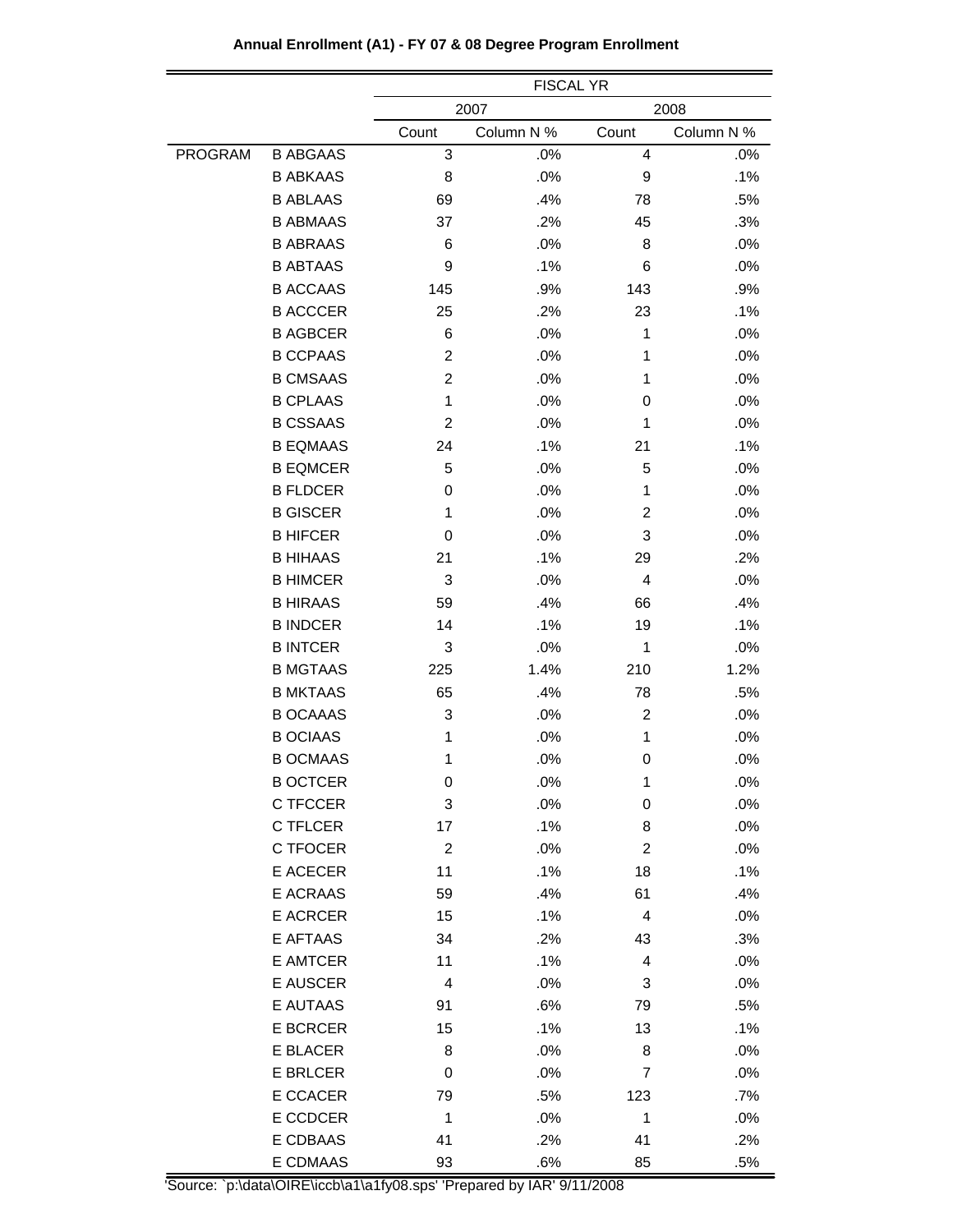|         |                 | <b>FISCAL YR</b> |            |                |            |  |
|---------|-----------------|------------------|------------|----------------|------------|--|
|         |                 | 2007<br>2008     |            |                |            |  |
|         |                 | Count            | Column N % | Count          | Column N % |  |
| PROGRAM | E CDSAAS        | 10               | .1%        | 12             | .1%        |  |
|         | <b>E CITAAS</b> | $\overline{c}$   | .0%        | 1              | .0%        |  |
|         | <b>E CIVCER</b> | $\overline{7}$   | .0%        | 8              | .0%        |  |
|         | E CMDCER        | 4                | .0%        | $\overline{2}$ | .0%        |  |
|         | <b>E CRRCER</b> | 0                | .0%        | $\mathbf{1}$   | .0%        |  |
|         | <b>E CTTAAS</b> | 5                | .0%        | 7              | .0%        |  |
|         | E ECJAAS        | 55               | .3%        | 57             | .3%        |  |
|         | E ECSAAS        | 52               | .3%        | 62             | .4%        |  |
|         | E ELPCER        | 14               | .1%        | 15             | .1%        |  |
|         | <b>E ENOCER</b> | 3                | .0%        | 5              | .0%        |  |
|         | <b>E ENSAES</b> | 218              | 1.3%       | 227            | 1.3%       |  |
|         | E GLZCER        | 0                | .0%        | 4              | .0%        |  |
|         | E HVCCER        | 15               | .1%        | 22             | .1%        |  |
|         | <b>E IRWCER</b> | 0                | .0%        | 34             | .2%        |  |
|         | <b>E LBRCER</b> | 3                | .0%        | 16             | .1%        |  |
|         | <b>E MFGAAS</b> | 32               | .2%        | 24             | .1%        |  |
|         | <b>E MFTCER</b> | $\overline{4}$   | .0%        | 2              | .0%        |  |
|         | <b>E MLLCER</b> | 0                | .0%        | 3              | .0%        |  |
|         | <b>E MLRCER</b> | $\overline{7}$   | .0%        | $\overline{7}$ | .0%        |  |
|         | <b>E MPECER</b> | 0                | .0%        | $\overline{c}$ | .0%        |  |
|         | E PDACER        | $\mathbf{1}$     | .0%        | 28             | .2%        |  |
|         | <b>E PETAAS</b> | 58               | .4%        | 50             | .3%        |  |
|         | <b>E PFTCER</b> | $\mathbf{1}$     | .0%        | 26             | .2%        |  |
|         | <b>E SMACER</b> | 0                | .0%        | 14             | .1%        |  |
|         | E TACCER        | $\overline{2}$   | .0%        | $\overline{c}$ | .0%        |  |
|         | E TTTCER        | 0                | .0%        | 1              | .0%        |  |
|         | F AADAFA        | 75               | .5%        | 75             | .4%        |  |
|         | <b>F AAEAFA</b> | 21               | .1%        | 21             | .1%        |  |
|         | F GDSAAS        | 66               | .4%        | 62             | .4%        |  |
|         | <b>F GDWAAS</b> | 6                | .0%        | $\overline{c}$ | .0%        |  |
|         | <b>F MCBAAS</b> | 34               | .2%        | 42             | .2%        |  |
|         | <b>F MCCAAS</b> | 7                | .0%        | 8              | .0%        |  |
|         | <b>F MCDAAS</b> | 1                | .0%        | 0              | .0%        |  |
|         | <b>F MCVAAS</b> | $\mathbf{1}$     | .0%        | 0              | .0%        |  |
|         | F MSEAFA        | 35               | .2%        | 32             | .2%        |  |
|         | F MSPAFA        | 35               | .2%        | 42             | .2%        |  |
|         | <b>G DHGAAS</b> | 69               | .4%        | 71             | .4%        |  |
|         | <b>G DTPAAS</b> | 1                | .0%        | 5              | .0%        |  |
|         | <b>G EMACER</b> | 11               | .1%        | 9              | .1%        |  |
|         | <b>G EMTCER</b> | 5                | .0%        | 17             | .1%        |  |
|         | <b>G MASCER</b> | 57               | .3%        | 82             | .5%        |  |
|         | <b>G MSGCER</b> | 48               | .3%        | 47             | .3%        |  |
|         | <b>G NASCER</b> | 49               | .3%        | 81             | .5%        |  |
|         | <b>G NURAAS</b> | 272              | 1.6%       | 258            | 1.5%       |  |
|         | <b>G NURCER</b> | 1                | .0%        | 38             | .2%        |  |
|         | <b>G OTAAAS</b> | 36               | $.2\%$     | 41             | .2%        |  |

# **Annual Enrollment (A1) - FY 07 & 08 Degree Program Enrollment**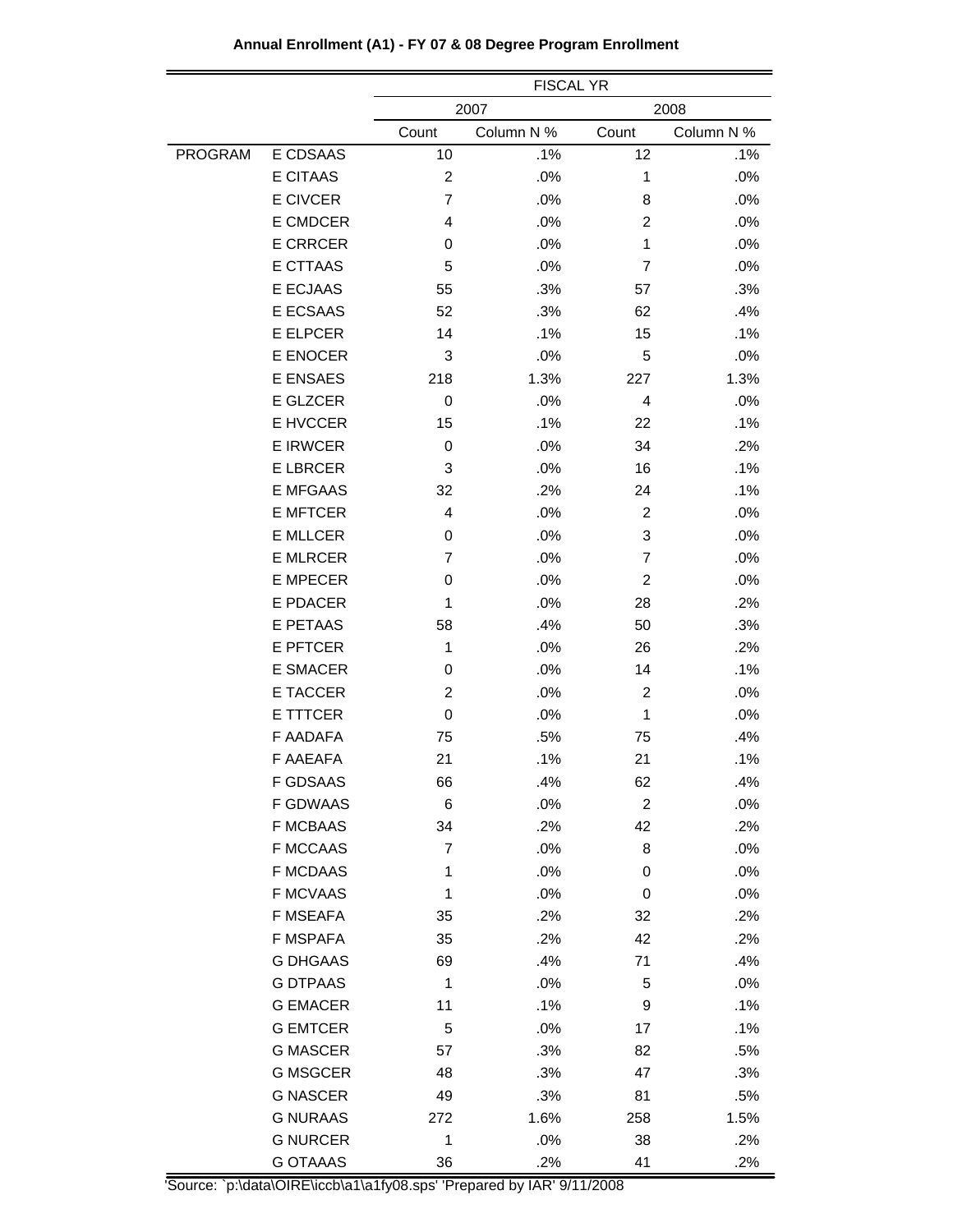|                |                 | <b>FISCAL YR</b>        |            |                         |            |  |
|----------------|-----------------|-------------------------|------------|-------------------------|------------|--|
|                |                 |                         | 2007       |                         | 2008       |  |
|                |                 | Count                   | Column N % | Count                   | Column N % |  |
| <b>PROGRAM</b> | <b>G RTTAAS</b> | 51                      | .3%        | 51                      | .3%        |  |
|                | <b>G SURAAS</b> | 43                      | .3%        | 38                      | .2%        |  |
|                | <b>G VTTAAS</b> | 64                      | .4%        | 59                      | .4%        |  |
|                | <b>G XRAAAS</b> | 33                      | .2%        | 33                      | .2%        |  |
|                | H GAAAA         | 1778                    | 10.8%      | 1760                    | 10.5%      |  |
|                | H GAACE         | 3381                    | 20.4%      | 3571                    | 21.2%      |  |
|                | M CNAAAS        | 4                       | .0%        | 1                       | .0%        |  |
|                | M VGAAAS        | 1                       | .0%        | 1                       | .0%        |  |
|                | M VGPAAS        | 1                       | .0%        | 0                       | .0%        |  |
|                | N ASGAS         | 2195                    | 13.3%      | 2097                    | 12.5%      |  |
|                | N FTRCER        | 0                       | .0%        | 2                       | .0%        |  |
|                | OCCUP0199       | 48                      | .3%        | 64                      | .4%        |  |
|                | OCCUP0699       | 74                      | .4%        | 44                      | .3%        |  |
|                | OCCUP0799       | 1170                    | 7.1%       | 995                     | 5.9%       |  |
|                | OCCUP1099       | 9                       | .1%        | 35                      | .2%        |  |
|                | OCCUP1599       | 13                      | .1%        | 10                      | .1%        |  |
|                | OCCUP1799       | 918                     | 5.6%       | 945                     | 5.6%       |  |
|                | OCCUP2001       | 38                      | .2%        | 0                       | .0%        |  |
|                | OCCUP2101       | 63                      | .4%        | 40                      | .2%        |  |
|                | OCCUP4399       | 8                       | .0%        | 8                       | .0%        |  |
|                | OCCUP4499       | 11                      | .1%        | 0                       | .0%        |  |
|                | OCCUP4699       | 95                      | .6%        | 84                      | .5%        |  |
|                | OCCUP4799       | 79                      | .5%        | 65                      | .4%        |  |
|                | OCCUP4899       | 62                      | .4%        | 71                      | .4%        |  |
|                | OCCUP4999       | $\overline{7}$          | .0%        | 1                       | $.0\%$     |  |
|                | S CDACER        | 10                      | .1%        | 5                       | .0%        |  |
|                | S CHDAAS        | 121                     | .7%        | 131                     | .8%        |  |
|                | S CJSAAS        | 183                     | 1.1%       | 174                     | 1.0%       |  |
|                | <b>S FSTAAS</b> | 56                      | .3%        | 60                      | .4%        |  |
|                | <b>S FSTCER</b> | 3                       | .0%        | $\,6$                   | .0%        |  |
|                | S HSTAAS        | 67                      | .4%        | 21                      | .1%        |  |
|                | S PROAAS        | 4                       | .0%        | $\overline{7}$          | .0%        |  |
|                | <b>T ASPCER</b> | 5                       | .0%        | 6                       | .0%        |  |
|                | <b>T CGRCER</b> | 0                       | .0%        | $\overline{c}$          | .0%        |  |
|                | <b>T CISCER</b> | $\overline{\mathbf{c}}$ | .0%        | $\overline{7}$          | .0%        |  |
|                | <b>T CMSAAS</b> | 43                      | .3%        | 50                      | .3%        |  |
|                | <b>T CNAAAS</b> | 93                      | .6%        | 77                      | .5%        |  |
|                | <b>T CPLAAS</b> | 41                      | .2%        | 44                      | .3%        |  |
|                | <b>T CPMAAS</b> | $\mathbf 1$             | .0%        | 0                       | .0%        |  |
|                | <b>T CSMCER</b> | 4                       | .0%        | 4                       | .0%        |  |
|                | <b>T CSSAAS</b> | 3                       | .0%        | 4                       | .0%        |  |
|                | T DGMAAS        | 49                      | .3%        | 91                      | .5%        |  |
|                | <b>T ECMAAS</b> | $\overline{7}$          | .0%        | 0                       | .0%        |  |
|                | <b>T IPRCER</b> | 7                       | .0%        | 6                       | .0%        |  |
|                | <b>TLINCER</b>  | 0                       | .0%        | 3                       | .0%        |  |
|                | <b>T MSACER</b> | 2                       | .0%        | $\overline{\mathbf{c}}$ | .0%        |  |

**Annual Enrollment (A1) - FY 07 & 08 Degree Program Enrollment**

'Source: `p:\data\OIRE\iccb\a1\a1fy08.sps' 'Prepared by IAR' 9/11/2008

=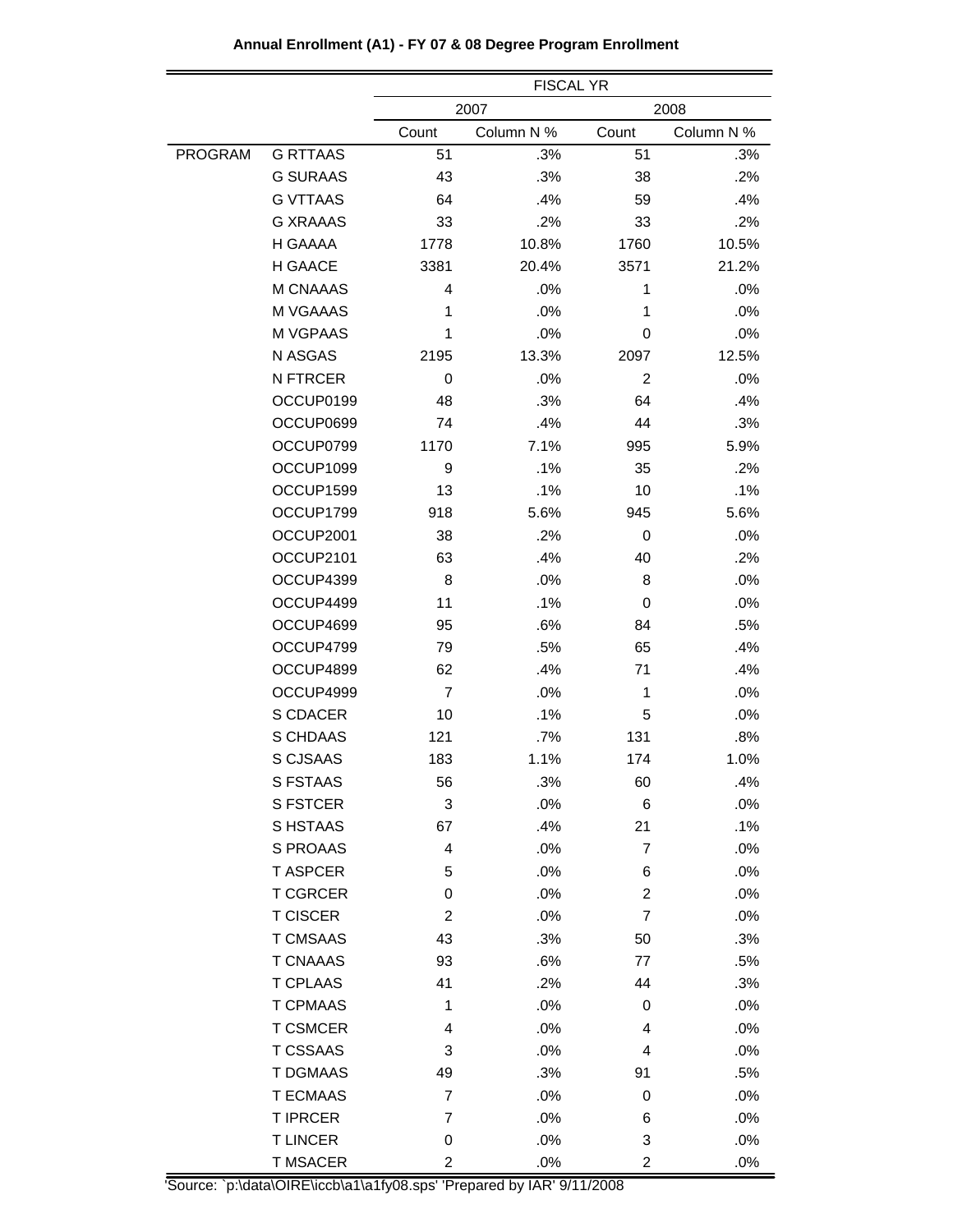|         |                  | <b>FISCAL YR</b> |            |                |            |  |  |  |
|---------|------------------|------------------|------------|----------------|------------|--|--|--|
|         |                  | 2007             |            |                | 2008       |  |  |  |
|         |                  | Count            | Column N % | Count          | Column N % |  |  |  |
| PROGRAM | <b>T MSNCER</b>  | 1                | .0%        | $\overline{c}$ | .0%        |  |  |  |
|         | T MSOCER         | 6                | .0%        | 3              | .0%        |  |  |  |
|         | <b>T NETCER</b>  | 4                | .0%        | 5              | $.0\%$     |  |  |  |
|         | <b>T OCAAAS</b>  | 100              | .6%        | 91             | .5%        |  |  |  |
|         | T OCPCER         | 9                | .1%        | 4              | .0%        |  |  |  |
|         | T OCTCER         | 16               | .1%        | 9              | .1%        |  |  |  |
|         | T ODBCER         | 3                | .0%        | 5              | .0%        |  |  |  |
|         | T OOSCER         | 4                | .0%        | 4              | .0%        |  |  |  |
|         | <b>T VGAAAS</b>  | 38               | .2%        | 21             | .1%        |  |  |  |
|         | <b>T VGPAAS</b>  | 8                | .0%        | 5              | .0%        |  |  |  |
|         | <b>T VGWCER</b>  | 5                | .0%        | $\overline{c}$ | .0%        |  |  |  |
|         | <b>T WSAAAS</b>  | 10               | .1%        | 0              | .0%        |  |  |  |
|         | <b>T WSDAAS</b>  | 8                | .0%        | $\overline{2}$ | .0%        |  |  |  |
|         | <b>T WSMCER</b>  | 10               | .1%        | 9              | .1%        |  |  |  |
|         | <b>T WSPAAS</b>  | 4                | .0%        | 0              | .0%        |  |  |  |
|         | <b>VOCSK1600</b> | 106              | .6%        | 174            | 1.0%       |  |  |  |
|         | <b>VOCSK1607</b> | 52               | .3%        | 85             | .5%        |  |  |  |
|         | <b>VOCSK1609</b> | 183              | 1.1%       | 0              | .0%        |  |  |  |
|         | <b>VOCSK1614</b> | 282              | 1.7%       | 288            | 1.7%       |  |  |  |
|         | <b>VOCSK1616</b> | 34               | .2%        | 27             | .2%        |  |  |  |
|         | <b>VOCSK1617</b> | 14               | .1%        | 16             | .1%        |  |  |  |
|         | X CDLCER         | 57               | .3%        | 54             | .3%        |  |  |  |
|         | Y AB1CE          | 6                | .0%        | 9              | $.1\%$     |  |  |  |
|         | Y AB2CE          | 33               | .2%        | 35             | .2%        |  |  |  |
|         | Y AB3CE          | 108              | .7%        | 133            | .8%        |  |  |  |
|         | Y AB4CE          | 207              | 1.3%       | 213            | 1.3%       |  |  |  |
|         | Y ABBCE          | 9                | .1%        | 6              | .0%        |  |  |  |
|         | Y ABECE          | 0                | .0%        | 1              | .0%        |  |  |  |
|         | Y ABICE          | 4                | .0%        | 5              | $.0\%$     |  |  |  |
|         | Y AS5CE          | 121              | .7%        | 131            | .8%        |  |  |  |
|         | Y AS6CE          | 329              | 2.0%       | 286            | 1.7%       |  |  |  |
|         | Y ASACE          | 6                | .0%        | 4              | .0%        |  |  |  |
|         | Y EL1CE          | 48               | .3%        | 90             | .5%        |  |  |  |
|         | Y EL2CE          | 200              | 1.2%       | 182            | 1.1%       |  |  |  |
|         | Y EL3CE          | 51               | .3%        | 66             | .4%        |  |  |  |
|         | Y EL4CE          | 95               | .6%        | 122            | .7%        |  |  |  |
|         | Y EL5CE          | 72               | .4%        | 97             | .6%        |  |  |  |
|         | Y EL6CE          | 96               | .6%        | 85             | .5%        |  |  |  |
|         | Y ELACE          | 17               | .1%        | 0              | .0%        |  |  |  |
|         | Y ELBCE          | 18               | .1%        | 0              | .0%        |  |  |  |
|         | Y ELICE          | 33               | .2%        | 1              | .0%        |  |  |  |
|         | Y GSUAGS         | 737              | 4.5%       | 1045           | 6.2%       |  |  |  |
|         | Total            | 16538            | 100.0%     | 16820          | 100.0%     |  |  |  |

# **Annual Enrollment (A1) - FY 07 & 08 Degree Program Enrollment**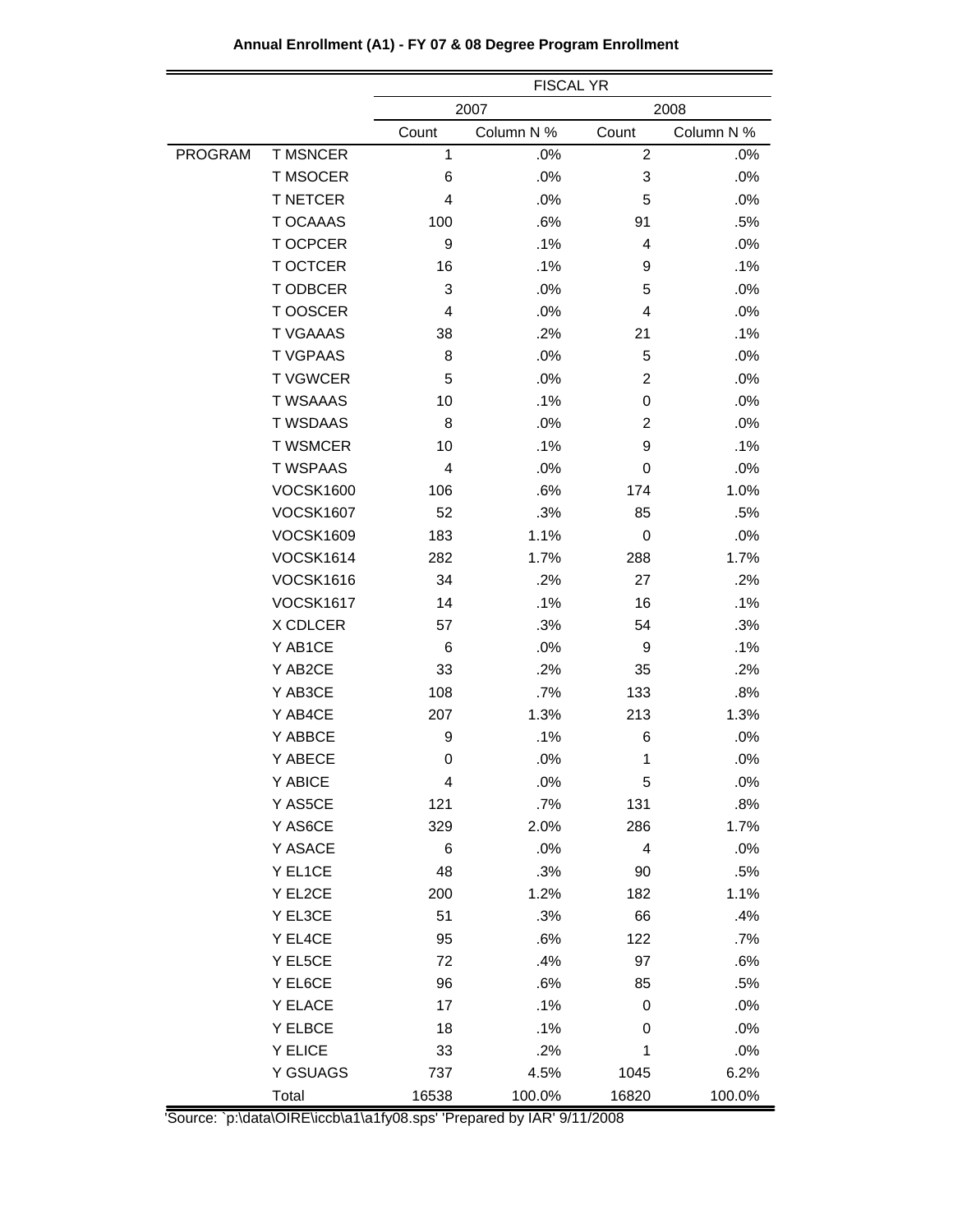|                                         |                                  |                | <b>FISCAL YR</b> |          |            |  |  |
|-----------------------------------------|----------------------------------|----------------|------------------|----------|------------|--|--|
|                                         |                                  |                | 2007             |          | 2008       |  |  |
|                                         |                                  | Count          | Column N %       | Count    | Column N % |  |  |
| <b>TYPE OF</b><br><b>COMPLETION</b>     | DID NOT complete a<br>program    | 14921          | 90.2%            | 15326    | 91.1%      |  |  |
|                                         | Graduate completer               | 1103           | 6.7%             | 1116     | 6.6%       |  |  |
|                                         | <b>GED</b> completer             | 107            | .6%              | 70       | .4%        |  |  |
|                                         | Other ABE/ESL<br>Advancement     | 407            | 2.5%             | 308      | 1.8%       |  |  |
|                                         | Total                            | 16538          | 100.0%           | 16820    | 100.0%     |  |  |
| <b>Term Graduated 1st</b><br>Curriculum | Did Not Complete a<br>Curriculum | 14921          | 90.2%            | 15326    | 91.1%      |  |  |
|                                         | <b>Summer Term</b>               | 295            | 1.8%             | 274      | 1.6%       |  |  |
|                                         | <b>Fall Term</b>                 | 670            | 4.1%             | 556      | 3.3%       |  |  |
|                                         | Spring Term                      | 652            | 3.9%             | 664      | 3.9%       |  |  |
|                                         | Total                            | 16538          | 100.0%           | 16820    | 100.0%     |  |  |
| <b>Term Graduated</b><br>2nd Curriculum | Did Not Complete a<br>Curriculum | 16504          | 99.8%            | 16794    | 99.8%      |  |  |
|                                         | Summer Term                      | 7              | .0%              | $\Omega$ | .0%        |  |  |
|                                         | <b>Fall Term</b>                 | 8              | .0%              | 10       | .1%        |  |  |
|                                         | <b>Spring Term</b>               | 19             | .1%              | 16       | .1%        |  |  |
|                                         | Total                            | 16538          | 100.0%           | 16820    | 100.0%     |  |  |
| <b>Term Graduated</b><br>3rd Curriculum | Did Not Complete a<br>Curriculum | 16532          | 100.0%           | 16819    | 100.0%     |  |  |
|                                         | <b>Summer Term</b>               | $\overline{2}$ | .0%              | 0        | .0%        |  |  |
|                                         | <b>Fall Term</b>                 | 1              | .0%              | 1        | .0%        |  |  |
|                                         | Spring Term                      | 3              | .0%              | 0        | .0%        |  |  |
|                                         | Total                            | 16538          | 100.0%           | 16820    | 100.0%     |  |  |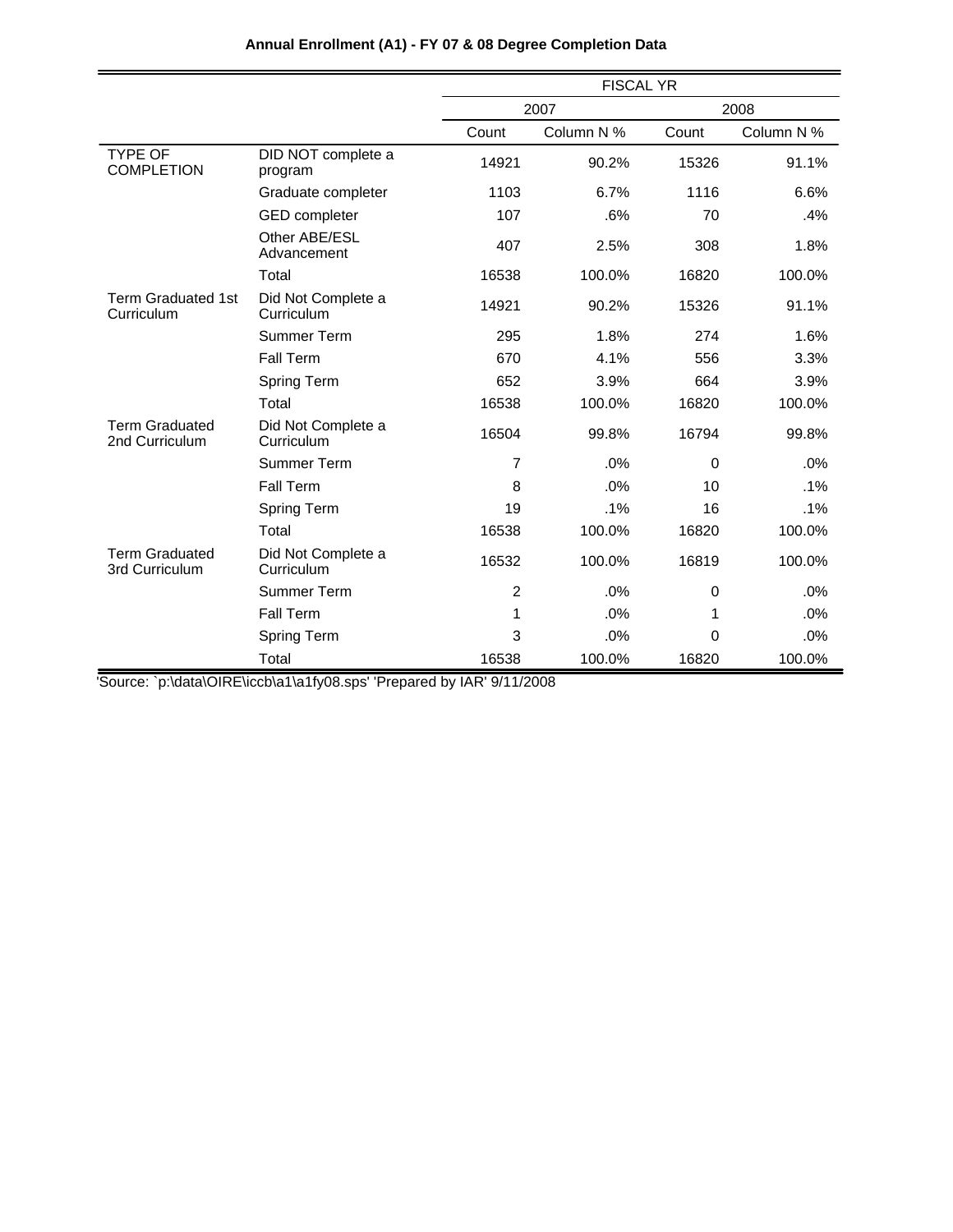|                                    |                 |                           | <b>FISCAL YR</b> |                           |            |  |
|------------------------------------|-----------------|---------------------------|------------------|---------------------------|------------|--|
|                                    |                 |                           | 2007             |                           | 2008       |  |
|                                    |                 | Count                     | Column N %       | Count                     | Column N % |  |
| <b>PRIMARY</b>                     |                 | 14921                     | 90.2%            | 15326                     | 91.1%      |  |
| <b>PROGRAM</b><br><b>COMPLETED</b> | <b>B ABKAAS</b> | 0                         | .0%              | 1                         | .0%        |  |
|                                    | <b>B ABLAAS</b> | 6                         | .0%              | 13                        | .1%        |  |
|                                    | <b>B ABMAAS</b> | 5                         | .0%              | 9                         | .1%        |  |
|                                    | <b>B ABRAAS</b> | 1                         | .0%              | 0                         | .0%        |  |
|                                    | <b>B ABTAAS</b> | $\overline{c}$            | .0%              | 2                         | .0%        |  |
|                                    | <b>B ACCAAS</b> | 18                        | .1%              | 20                        | .1%        |  |
|                                    | <b>B ACCCER</b> | 4                         | .0%              | $\sqrt{5}$                | .0%        |  |
|                                    | <b>B AGBCER</b> | 1                         | .0%              | 0                         | .0%        |  |
|                                    | <b>B CPLAAS</b> | 1                         | .0%              | 0                         | .0%        |  |
|                                    | <b>B EQMAAS</b> | 8                         | .0%              | $\ensuremath{\mathsf{3}}$ | .0%        |  |
|                                    | <b>B EQMCER</b> | 1                         | .0%              | $\overline{2}$            | .0%        |  |
|                                    | <b>B GISCER</b> | 1                         | .0%              | 1                         | .0%        |  |
|                                    | <b>B HIHAAS</b> | 3                         | .0%              | 1                         | .0%        |  |
|                                    | <b>B HIMCER</b> | 0                         | .0%              | 1                         | .0%        |  |
|                                    | <b>B HIRAAS</b> | 5                         | .0%              | $\,6$                     | .0%        |  |
|                                    | <b>B INDCER</b> | 1                         | .0%              | $\overline{c}$            | .0%        |  |
|                                    | <b>B INTCER</b> | 1                         | .0%              | 1                         | .0%        |  |
|                                    | <b>B MGTAAS</b> | 26                        | .2%              | 15                        | .1%        |  |
|                                    | <b>B MKTAAS</b> | 8                         | .0%              | $\overline{7}$            | .0%        |  |
|                                    | <b>B OCAAAS</b> | 3                         | .0%              | 0                         | .0%        |  |
|                                    | C TFCCER        | $\overline{c}$            | .0%              | 0                         | .0%        |  |
|                                    | C TFLCER        | 4                         | .0%              | 4                         | .0%        |  |
|                                    | C TFOCER        | 1                         | .0%              | 2                         | .0%        |  |
|                                    | <b>E ACECER</b> | 13                        | .1%              | 18                        | .1%        |  |
|                                    | E ACRAAS        | 10                        | .1%              | 10                        | .1%        |  |
|                                    | <b>E ACRCER</b> | 1                         | .0%              | 1                         | .0%        |  |
|                                    | <b>E AFTAAS</b> | 7                         | .0%              | 20                        | .1%        |  |
|                                    | E AMTCER        | 0                         | $.0\%$           | 1                         | $.0\%$     |  |
|                                    | E AUSCER        | $\mathbf 0$               | .0%              | $\sqrt{2}$                | .0%        |  |
|                                    | E AUTAAS        | 9                         | .1%              | $\boldsymbol{7}$          | .0%        |  |
|                                    | E BCRCER        | 3                         | .0%              | $\overline{\mathbf{c}}$   | .0%        |  |
|                                    | E BRLCER        | 5                         | .0%              | $\bf 8$                   | .0%        |  |
|                                    | E CCACER        | 1                         | .0%              | 3                         | .0%        |  |
|                                    | E CCDCER        | 1                         | .0%              | $\mathbf{1}$              | .0%        |  |
|                                    | E CDBAAS        | $\overline{7}$            | .0%              | 6                         | .0%        |  |
|                                    | E CDMAAS        | 10                        | .1%              | 10                        | .1%        |  |
|                                    | E CDSAAS        | $\boldsymbol{0}$          | .0%              | $\ensuremath{\mathsf{3}}$ | .0%        |  |
|                                    | E CIVCER        | 3                         | .0%              | $\pmb{0}$                 | .0%        |  |
|                                    | E CMDCER        | $\ensuremath{\mathsf{3}}$ | .0%              | $\,0\,$                   | .0%        |  |
|                                    | <b>E CRRCER</b> | $\overline{c}$            | .0%              | $\boldsymbol{2}$          | .0%        |  |
|                                    | E CTTAAS        | 3                         | .0%              | 1                         | .0%        |  |
|                                    | E CWCCER        | 1                         | .0%              | $\boldsymbol{0}$          | .0%        |  |
|                                    | E ECJAAS        | $\mathbf 0$               | .0%              | 1                         | .0%        |  |
|                                    | E ECSAAS        | 6                         | .0%              | $\ensuremath{\mathsf{3}}$ | .0%        |  |
|                                    | E ELPCER        | 3                         | $.0\%$           | 4                         | $.0\%$     |  |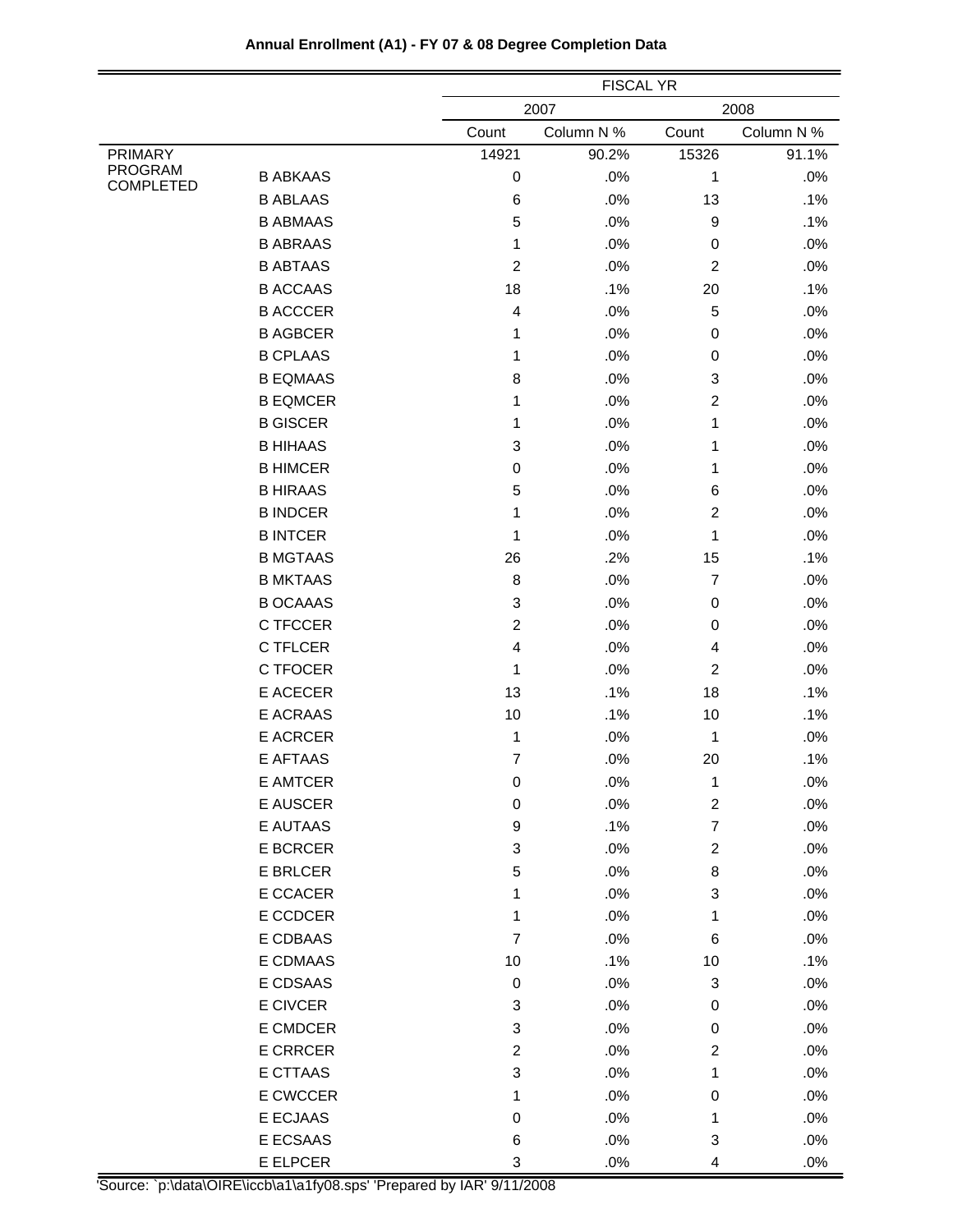|                                    |                 |                | <b>FISCAL YR</b> |                  |            |  |
|------------------------------------|-----------------|----------------|------------------|------------------|------------|--|
|                                    |                 |                | 2007             |                  | 2008       |  |
|                                    |                 | Count          | Column N %       | Count            | Column N % |  |
| <b>PRIMARY</b>                     | E ENOCER        | 0              | .0%              | $\mathbf 2$      | .0%        |  |
| <b>PROGRAM</b><br><b>COMPLETED</b> | <b>E ENSAES</b> | 9              | .1%              | 6                | .0%        |  |
|                                    | E GLZCER        | 0              | .0%              | 1                | .0%        |  |
|                                    | E HVCCER        | 1              | .0%              | 3                | .0%        |  |
|                                    | <b>E LBRCER</b> | 2              | .0%              | 6                | .0%        |  |
|                                    | <b>E MFGAAS</b> | 4              | .0%              | 5                | .0%        |  |
|                                    | E PDACER        | 1              | .0%              | $\boldsymbol{0}$ | .0%        |  |
|                                    | <b>E PETAAS</b> | 16             | .1%              | $\overline{7}$   | .0%        |  |
|                                    | <b>E PFTCER</b> | 2              | .0%              | 10               | .1%        |  |
|                                    | <b>E SMACER</b> | 1              | .0%              | $\mathbf 0$      | .0%        |  |
|                                    | <b>E TACCER</b> | $\mathsf 0$    | .0%              | 1                | .0%        |  |
|                                    | <b>F AADAFA</b> | 10             | .1%              | 6                | .0%        |  |
|                                    | F AAEAFA        | 0              | .0%              | $\overline{c}$   | .0%        |  |
|                                    | <b>F GDSAAS</b> | 5              | .0%              | 3                | .0%        |  |
|                                    | <b>F GDWAAS</b> | $\mathsf 0$    | .0%              | 1                | .0%        |  |
|                                    | <b>F MCBAAS</b> | 3              | .0%              | 1                | .0%        |  |
|                                    | <b>F MCVAAS</b> | 1              | .0%              | $\boldsymbol{0}$ | .0%        |  |
|                                    | <b>F MSEAFA</b> | 0              | .0%              | $\overline{c}$   | .0%        |  |
|                                    | <b>F MSPAFA</b> | 2              | .0%              | 0                | .0%        |  |
|                                    | <b>G DHGAAS</b> | 28             | .2%              | 36               | .2%        |  |
|                                    | <b>G EMACER</b> | $\overline{7}$ | .0%              | $\overline{7}$   | .0%        |  |
|                                    | <b>G EMTAAS</b> | 0              | .0%              | 1                | .0%        |  |
|                                    | <b>G EMTCER</b> | 0              | .0%              | 8                | .0%        |  |
|                                    | <b>G MASCER</b> | 13             | .1%              | 16               | .1%        |  |
|                                    | <b>G MSGCER</b> | 34             | .2%              | 26               | .2%        |  |
|                                    | <b>G NASCER</b> | 21             | .1%              | 41               | .2%        |  |
|                                    | <b>G NURAAS</b> | 44             | .3%              | 59               | .4%        |  |
|                                    | <b>G NURCER</b> | 1              | .0%              | 18               | .1%        |  |
|                                    | G OTAAAS        | 11             | .1%              | 18               | .1%        |  |
|                                    | <b>G RTTAAS</b> | 15             | .1%              | 15               | .1%        |  |
|                                    | <b>G SURAAS</b> | 12             | .1%              | 15               | .1%        |  |
|                                    | <b>G VTTAAS</b> | 30             | .2%              | 25               | .1%        |  |
|                                    | <b>G XRAAAS</b> | 12             | .1%              | 15               | .1%        |  |
|                                    | H GAAAA         | 149            | .9%              | 152              | .9%        |  |
|                                    | M CNAAAS        | 1              | $.0\%$           | $\mathbf 0$      | .0%        |  |
|                                    | N ASGAS         | 294            | 1.8%             | 252              | 1.5%       |  |
|                                    | S CDACER        | 3              | .0%              | $\boldsymbol{2}$ | .0%        |  |
|                                    | S CHDAAS        | 12             | .1%              | 8                | .0%        |  |
|                                    | S CJSAAS        | 21             | .1%              | 17               | .1%        |  |
|                                    | S FSTAAS        | $\overline{7}$ | $.0\%$           | $\boldsymbol{7}$ | .0%        |  |
|                                    | S HSTAAS        | 3              | .0%              | 3                | .0%        |  |
|                                    | <b>TASPCER</b>  | 0              | .0%              | 3                | .0%        |  |
|                                    | <b>T CGRCER</b> | $\overline{c}$ | .0%              | $\boldsymbol{2}$ | .0%        |  |
|                                    | <b>T CISCER</b> | $\,0\,$        | .0%              | $\boldsymbol{7}$ | .0%        |  |
|                                    | <b>T CMSAAS</b> | 4              | .0%              | $\boldsymbol{7}$ | .0%        |  |
|                                    | <b>T CNAAAS</b> | $\overline{7}$ | .0%              | 8                | .0%        |  |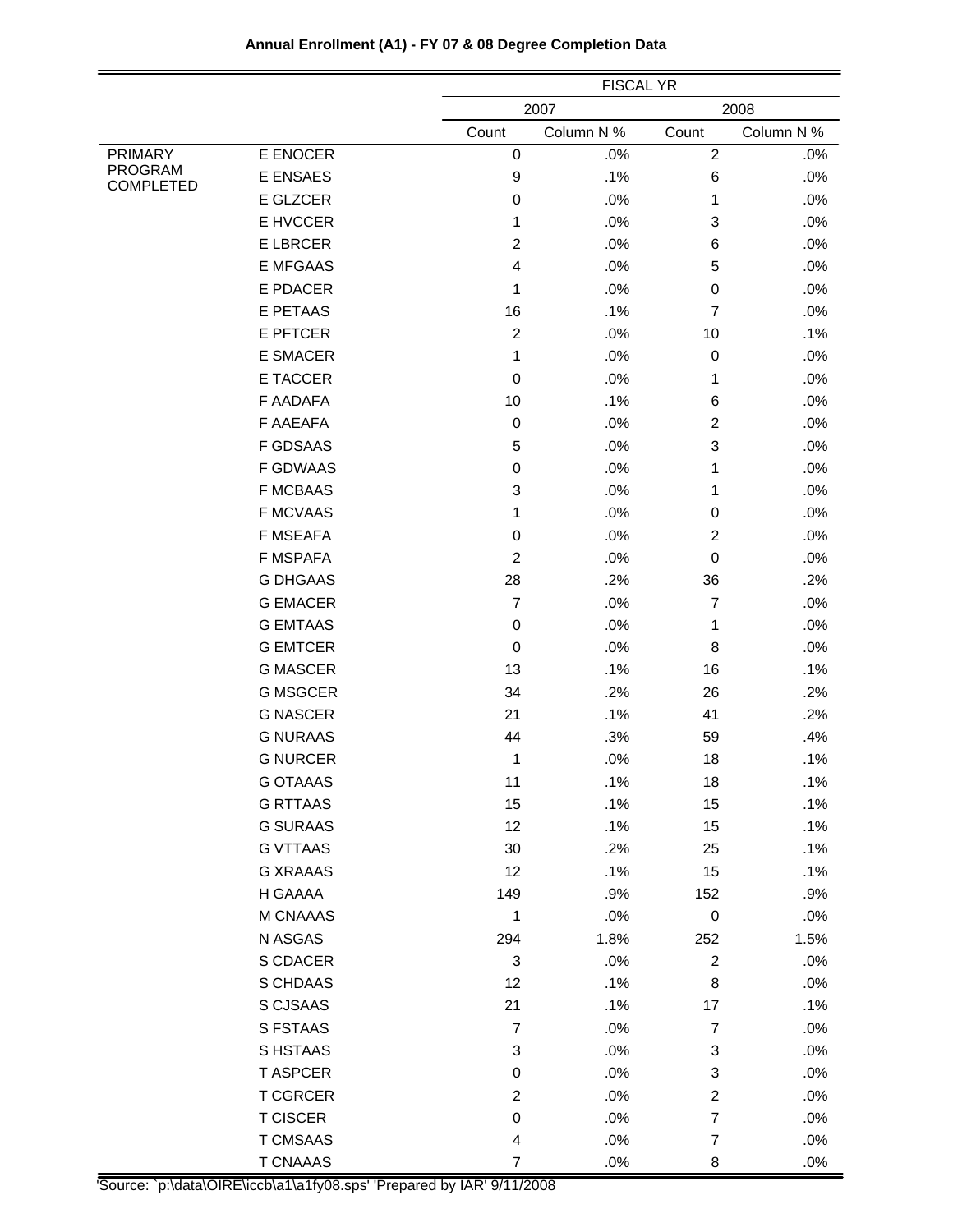|                             |                            | <b>FISCAL YR</b> |            |                  |            |
|-----------------------------|----------------------------|------------------|------------|------------------|------------|
|                             |                            |                  | 2007       |                  | 2008       |
|                             |                            | Count            | Column N % | Count            | Column N % |
| <b>PRIMARY</b>              | <b>T CPLAAS</b>            | 0                | .0%        | 6                | .0%        |
| PROGRAM<br><b>COMPLETED</b> | <b>T CSMCER</b>            | $\mathbf{1}$     | .0%        | $\mathbf 1$      | .0%        |
|                             | <b>T CSSAAS</b>            | 1                | .0%        | $\mathbf{1}$     | .0%        |
|                             | <b>T DGMAAS</b>            | 1                | .0%        | $\overline{c}$   | .0%        |
|                             | <b>TIPRCER</b>             | 3                | .0%        | $\mathbf{1}$     | .0%        |
|                             | <b>TLINCER</b>             | $\mathbf 0$      | .0%        | 1                | .0%        |
|                             | <b>T MSOCER</b>            | 3                | .0%        | $\mathbf{1}$     | .0%        |
|                             | T OCAAAS                   | 18               | .1%        | $\boldsymbol{9}$ | .1%        |
|                             | T OCPCER                   | $\,6$            | .0%        | 1                | .0%        |
|                             | T OCTCER                   | 4                | .0%        | $\mathbf{1}$     | .0%        |
|                             | T ODBCER                   | 0                | .0%        | $\mathbf{1}$     | .0%        |
|                             | T OOSCER                   | 0                | .0%        | 3                | .0%        |
|                             | <b>T VGAAAS</b>            | 3                | .0%        | 3                | .0%        |
|                             | <b>T VGPAAS</b>            | 1                | .0%        | $\boldsymbol{0}$ | .0%        |
|                             | <b>TVGWCER</b>             | $\mathbf 2$      | .0%        | $\mathbf 1$      | .0%        |
|                             | <b>T WSAAAS</b>            | 5                | .0%        | $\mathbf 0$      | .0%        |
|                             | <b>T WSDAAS</b>            | 1                | .0%        | $\mathbf 1$      | .0%        |
|                             | <b>T WSMCER</b>            | 1                | .0%        | 0                | .0%        |
|                             | <b>T WSPAAS</b>            | 1                | .0%        | 0                | .0%        |
|                             | X CDLCER                   | 5                | .0%        | 5                | .0%        |
|                             | Y AB3CE                    | 52               | .3%        | 26               | .2%        |
|                             | Y AB4CE                    | 58               | .4%        | 13               | .1%        |
|                             | Y AS6CE                    | 107              | .6%        | 70               | .4%        |
|                             | Y EL2CE                    | 140              | .8%        | 138              | .8%        |
|                             | Y EL4CE                    | 157              | .9%        | 131              | .8%        |
|                             | Y GSUAGS                   | 69               | .4%        | 56               | .3%        |
|                             | Total                      | 16538            | 100.0%     | 16820            | 100.0%     |
| PCS/1st Curriculum          | Gen Assoc/AGS, ALS,<br>AGS | 69               | 5.7%       | 56               | 4.7%       |
|                             | Bac Transfer/AA, AS        | 464              | 38.3%      | 420              | 35.4%      |
|                             | Occup/Technical            | 570              | 47.1%      | 640              | 54.0%      |
|                             | Basic Skills/Adult Ed      | 107              | 8.8%       | 70               | 5.9%       |
|                             | Total                      | 1210             | 100.0%     | 1186             | 100.0%     |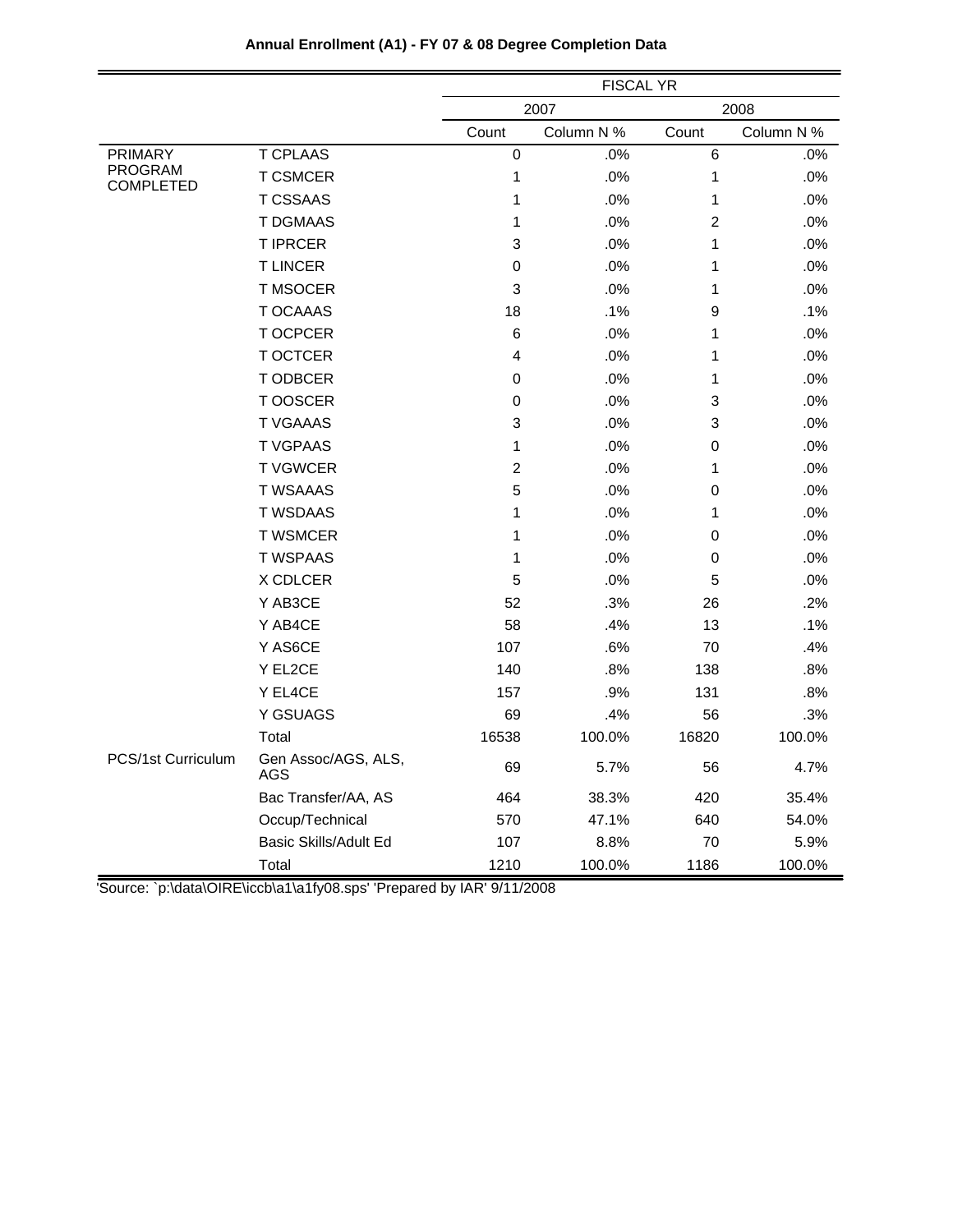|                    |                                                                                  | <b>FISCAL YR</b> |            |                  |            |
|--------------------|----------------------------------------------------------------------------------|------------------|------------|------------------|------------|
|                    |                                                                                  | 2007<br>2008     |            |                  |            |
|                    |                                                                                  | Count            | Column N % | Count            | Column N % |
| CIP/1st Curriculum | Agricultural Business and<br>Management, General.                                | 6                | .5%        | 9                | .8%        |
|                    | Agribusiness/Agricultural<br><b>Business Operations.</b>                         | $\mathsf 0$      | .0%        | 1                | .1%        |
|                    | <b>Agricultural Business</b><br>Technology.                                      | 1                | .1%        | 0                | .0%        |
|                    | <b>Agricultural Power</b><br>Machinery Operator.                                 | 3                | .2%        | 3                | .3%        |
|                    | Horse Husbandry/Equine<br>Science and<br>Management.                             | 9                | .7%        | 5                | .4%        |
|                    | Landscaping and<br>Groundskeeping.                                               | 6                | .5%        | 13               | 1.1%       |
|                    | Radio and Television.                                                            | 3                | .2%        | 1                | .1%        |
|                    | <b>Digital Communication</b><br>and Media/Multimedia.                            | 1                | .1%        | $\overline{c}$   | .2%        |
|                    | Animation, Interactive<br>Technology, Video<br>Graphics, and Special<br>Effects. | 4                | .3%        | 3                | .3%        |
|                    | Computer<br>Programming/<br>Programmer, General.                                 | 1                | .1%        | 3                | .3%        |
|                    | Computer Programming,<br>Specific Applications.                                  | $\overline{2}$   | .2%        | 8                | .7%        |
|                    | Data Entry/Microcomputer<br>Applications, General.                               | 4                | .3%        | $\overline{7}$   | .6%        |
|                    | Web Page,<br>Digital/Multimedia and<br><b>Information Resources</b><br>Design.   | $\overline{c}$   | .2%        | 5                | .4%        |
|                    | Data<br>Modeling/Warehousing<br>and Database<br>Administration.                  | 5                | .4%        | 1                | .1%        |
|                    | Computer Graphics.                                                               | 4                | .3%        | 3                | .3%        |
|                    | <b>Computer Systems</b><br>Networking and<br>Telecommunications.                 | $\boldsymbol{0}$ | .0%        | $\boldsymbol{7}$ | .6%        |
|                    | System<br>Administration/<br>Administrator.                                      | 8                | .7%        | 9                | .8%        |
|                    | Web/Multimedia<br>Management and<br>Webmaster.                                   | 1                | .1%        | 0                | .0%        |
|                    | Massage.                                                                         | 34               | 2.8%       | 26               | 2.2%       |
|                    | Teacher Education,<br>Multiple Levels.                                           | 0                | .0%        | $\overline{c}$   | .2%        |
|                    | Music Teacher Education.                                                         | $\boldsymbol{0}$ | .0%        | $\overline{c}$   | .2%        |
|                    | Teaching English as a<br>Second or Foreign<br>Language.                          | $\overline{7}$   | .6%        | 6                | .5%        |
|                    | Engineering, General.                                                            | 9                | .7%        | 6                | .5%        |
|                    | Industrial<br>Technology/Technician.                                             | 4                | .3%        | 5                | .4%        |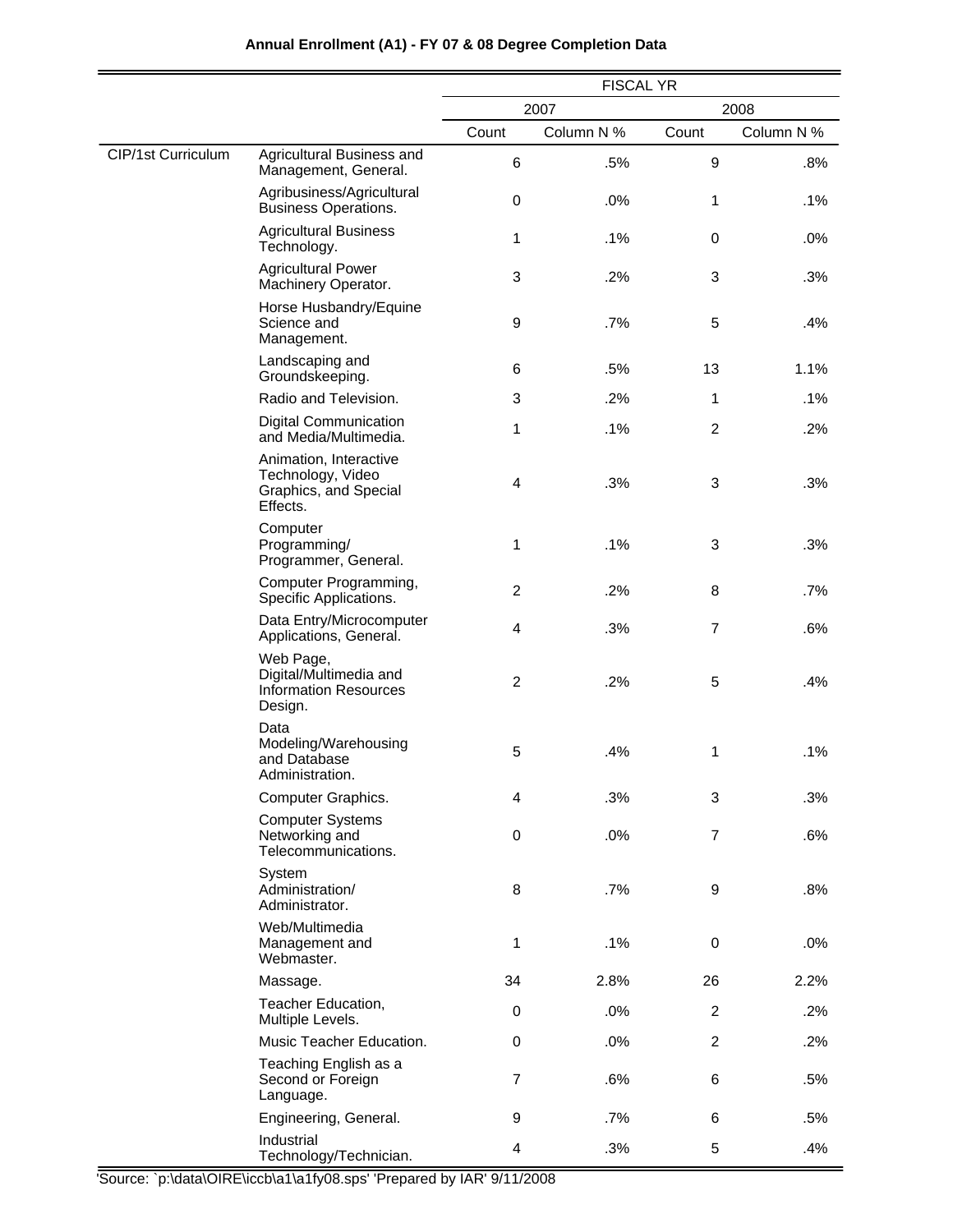|                    |                                                                                                                                            | <b>FISCAL YR</b> |            |                  |            |
|--------------------|--------------------------------------------------------------------------------------------------------------------------------------------|------------------|------------|------------------|------------|
|                    |                                                                                                                                            | 2007<br>2008     |            |                  |            |
|                    |                                                                                                                                            | Count            | Column N % | Count            | Column N % |
| CIP/1st Curriculum | Surveying<br>Technology/Surveying.                                                                                                         | $\boldsymbol{0}$ | .0%        | 3                | .3%        |
|                    | <b>Computer Systems</b><br>Technology.                                                                                                     | 6                | .5%        | 3                | .3%        |
|                    | <b>CAD/CADD Drafting</b><br>and/or Design<br>Technology/Technician.                                                                        | 3                | .2%        | $\boldsymbol{0}$ | .0%        |
|                    | Mechanical Drafting and<br><b>Mechanical Drafting</b><br>CAD/CADD.                                                                         | 3                | .2%        | 0                | .0%        |
|                    | <b>Child Care</b><br>Provider/Assistant.                                                                                                   | 15               | 1.2%       | 10               | .8%        |
|                    | Liberal Arts and<br>Sciences/Liberal Studies.                                                                                              | 149              | 12.3%      | 152              | 12.8%      |
|                    | General Studies.                                                                                                                           | 69               | 5.7%       | 56               | 4.7%       |
|                    | <b>Biological and Physical</b><br>Sciences.                                                                                                | 294              | 24.3%      | 252              | 21.2%      |
|                    | High Adult Secondary Ed<br><b>ASE</b>                                                                                                      | 107              | 8.8%       | 70               | 5.9%       |
|                    | <b>Criminal Justice/Police</b><br>Science.                                                                                                 | 21               | 1.7%       | 17               | 1.4%       |
|                    | Fire Science/Fire-fighting.                                                                                                                | $\overline{7}$   | .6%        | $\overline{7}$   | .6%        |
|                    | Social Work.                                                                                                                               | 3                | .2%        | 3                | .3%        |
|                    | Construction Trades,<br>General.                                                                                                           | $\overline{c}$   | .2%        | 6                | .5%        |
|                    | Carpentry/Carpenter.                                                                                                                       | 1                | .1%        | 3                | .3%        |
|                    | Electrician.                                                                                                                               | 0                | .0%        | 1                | .1%        |
|                    | <b>Building/Property</b><br>Maintenance and<br>Management.                                                                                 | 3                | .2%        | $\overline{c}$   | .2%        |
|                    | Glazier.                                                                                                                                   | $\boldsymbol{0}$ | .0%        | 1                | .1%        |
|                    | Painting/Painter and Wall<br>Coverer.                                                                                                      | 1                | .1%        | 0                | .0%        |
|                    | <b>Building/Construction</b><br>Finishing, Management,<br>and Inspection, Other.                                                           | 3                | .2%        | 1                | .1%        |
|                    | Plumber and Pipefitter.                                                                                                                    | $\overline{c}$   | .2%        | 10               | .8%        |
|                    | <b>Industrial Electronics</b><br>Technology/Technician.                                                                                    | 3                | .2%        | 4                | .3%        |
|                    | Heating, Air Conditioning,<br>Ventilation and<br><b>Refrigeration Maintenance</b><br>Technology/Technician<br>(HAC, HACR, HVAC,<br>HVACR). | 1                | .1%        | 3                | .3%        |
|                    | Autobody/Collision and<br>Repair<br>Technology/Technician.                                                                                 | 28               | 2.3%       | 32               | 2.7%       |
|                    | Automobile/Automotive<br><b>Mechanics</b><br>Technology/Technician.                                                                        | 21               | 1.7%       | 41               | 3.5%       |
|                    | <b>Diesel Mechanics</b><br>Technology/Technician.                                                                                          | 16               | 1.3%       | $\overline{7}$   | .6%        |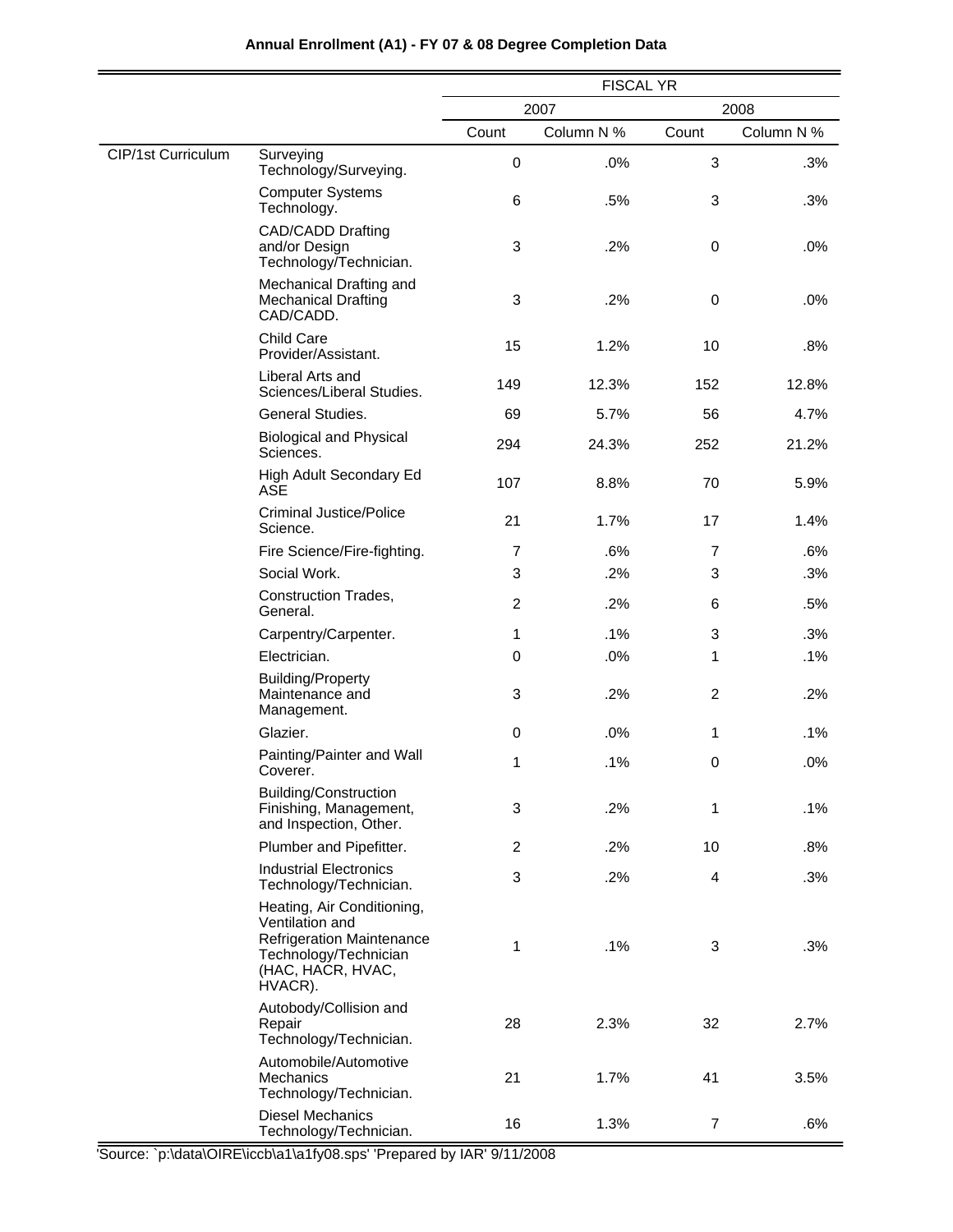|                    |                                                                         | <b>FISCAL YR</b> |            |                |            |
|--------------------|-------------------------------------------------------------------------|------------------|------------|----------------|------------|
|                    |                                                                         | 2008<br>2007     |            |                |            |
|                    |                                                                         | Count            | Column N % | Count          | Column N % |
| CIP/1st Curriculum | <b>Sheet Metal</b><br>Technology/Sheetworking.                          | 1                | .1%        | 0              | .0%        |
|                    | <b>Truck and Bus</b><br>Driver/Commercial Vehicle<br>Operation.         | 5                | .4%        | 5              | .4%        |
|                    | Design and Visual<br>Communications, General.                           | 1                | .1%        | $\mathbf 0$    | .0%        |
|                    | Graphic Design.                                                         | 5                | .4%        | 3              | .3%        |
|                    | Fine/Studio Arts, General.                                              | 10               | .8%        | 6              | .5%        |
|                    | Music, General.                                                         | $\overline{c}$   | .2%        | 0              | .0%        |
|                    | Dental Hygiene/Hygienist.                                               | 28               | 2.3%       | 36             | 3.0%       |
|                    | Medical<br>Transcription/<br>Transcriptionist.                          | 4                | .3%        | 1              | .1%        |
|                    | Medical/Clinical Assistant.                                             | 13               | 1.1%       | 16             | 1.3%       |
|                    | <b>Occupational Therapist</b><br>Assistant.                             | 11               | .9%        | 18             | 1.5%       |
|                    | Veterinary/Animal Health<br>Technician/Assistant.                       | 30               | 2.5%       | 25             | 2.1%       |
|                    | <b>Emergency Care</b><br>Attendant (EMT<br>Ambulance).                  | $\overline{7}$   | .6%        | $\overline{7}$ | .6%        |
|                    | <b>Emergency Medical</b><br>Technology/Technician<br>(Paramedic).       | 0                | .0%        | 9              | .8%        |
|                    | <b>Respiratory Care</b><br>Therapy/Therapist.                           | 15               | 1.2%       | 15             | 1.3%       |
|                    | Surgical<br>Technology/Technologist.                                    | 12               | 1.0%       | 15             | 1.3%       |
|                    | Radiologic<br>Technology/Science -<br>Radiographer.                     | 12               | 1.0%       | 15             | 1.3%       |
|                    | Nursing/Registered Nurse<br>(RN, ASN, BSN, MSN).                        | 44               | 3.6%       | 59             | 5.0%       |
|                    | Licensed<br>Practical/Vocational Nurse<br>Training (LPN, LVN, Cert.     | 1                | .1%        | 18             | 1.5%       |
|                    | Nurse/Nursing<br>Assistant/Aide and Patient<br>Care Assistant.          | 21               | 1.7%       | 41             | 3.5%       |
|                    | <b>Business Administration</b><br>and Management,<br>General.           | 26               | 2.1%       | 15             | 1.3%       |
|                    | Accounting.                                                             | 22               | 1.8%       | 25             | 2.1%       |
|                    | <b>Administrative Assistant</b><br>and Secretarial Science,<br>General. | 9                | .7%        | $\overline{c}$ | .2%        |
|                    | Executive<br>Assistant/Executive<br>Secretary.                          | 21               | 1.7%       | 9              | .8%        |
|                    | <b>Business/Office</b><br>Automation/Technology/<br>Data Entry.         | 3                | .2%        | $\mathbf{1}$   | .1%        |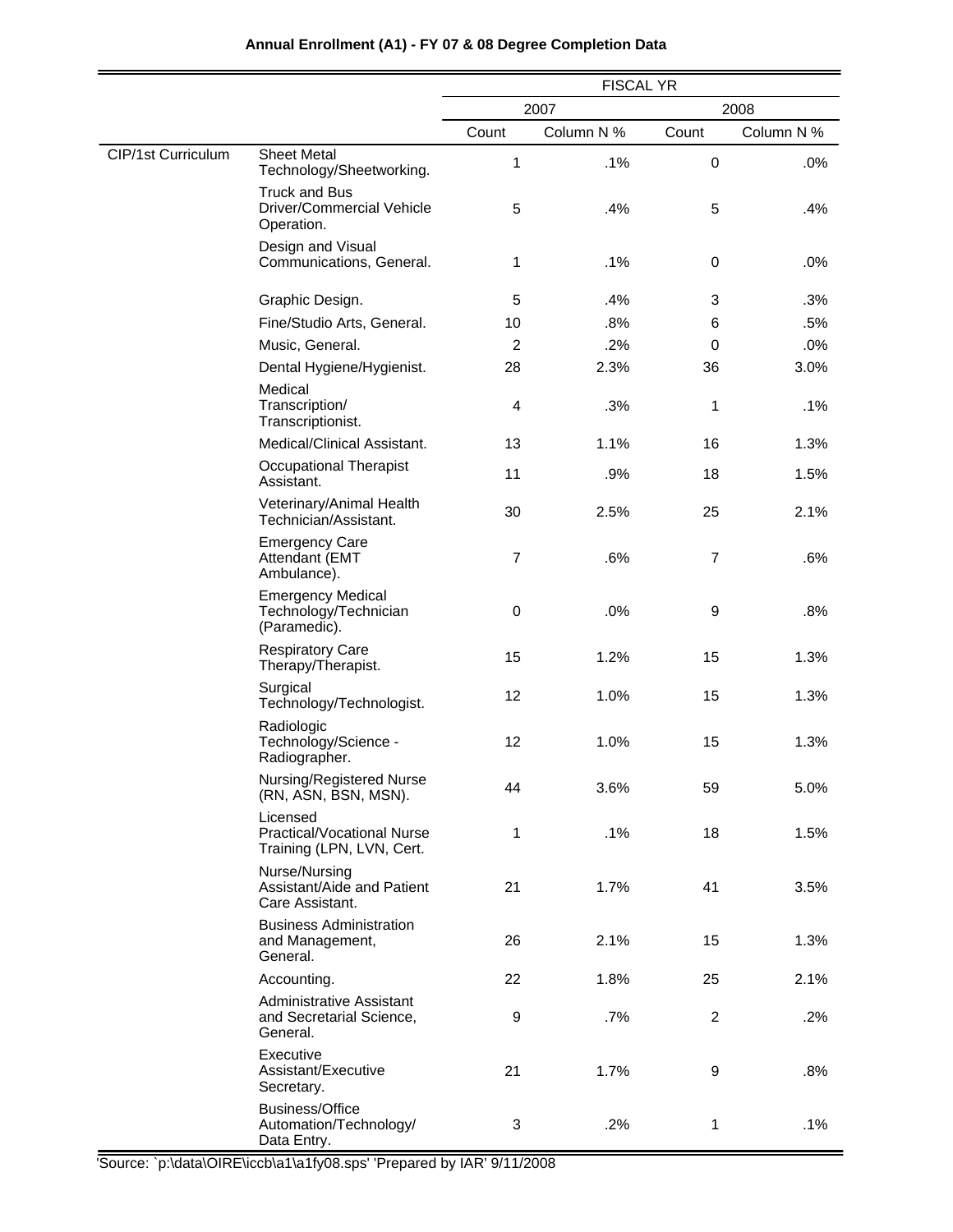|                       |                                                      | <b>FISCAL YR</b> |            |                |            |
|-----------------------|------------------------------------------------------|------------------|------------|----------------|------------|
|                       |                                                      |                  | 2007       | 2008           |            |
|                       |                                                      | Count            | Column N % | Count          | Column N % |
| CIP/1st Curriculum    | Entrepreneurship/<br><b>Entrepreneurial Studies.</b> | 1                | $.1\%$     | 2              | $.2\%$     |
|                       | Hotel/Motel<br>Administration/<br>Management.        | 3                | .2%        | $\overline{2}$ | $.2\%$     |
|                       | <b>Restaurant/Food Services</b><br>Management.       | 5                | .4%        | 6              | .5%        |
|                       | International<br>Business/Trade/<br>Commerce.        | 1                | $.1\%$     | 1              | .1%        |
|                       | Selling Skills and Sales<br>Operations.              | 8                | .7%        | $\overline{7}$ | .6%        |
|                       | Construction<br>Management.                          | 17               | 1.4%       | 16             | 1.3%       |
|                       | Total                                                | 1210             | 100.0%     | 1186           | 100.0%     |
| PCS/2nd<br>Curriculum | Gen Assoc/AGS, ALS,<br>AGS                           | 1                | 2.9%       | 0              | .0%        |
|                       | Bac Transfer/AA, AS                                  | 6                | 17.6%      | $\overline{7}$ | 26.9%      |
|                       | Occup/Technical                                      | 27               | 79.4%      | 19             | 73.1%      |
|                       | Total                                                | 34               | 100.0%     | 26             | 100.0%     |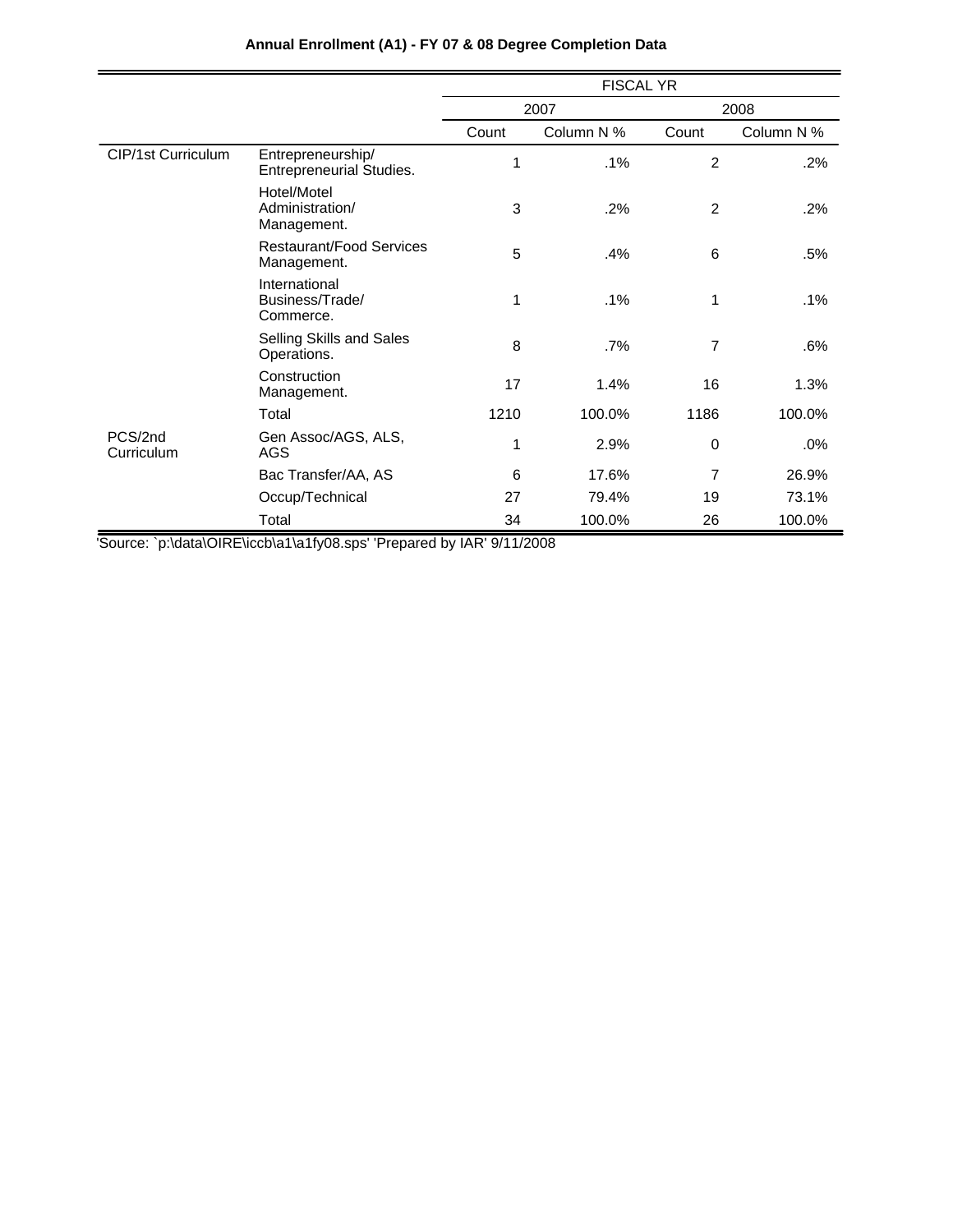|                    |                                                                                                                                            | <b>FISCAL YR</b> |            |                |            |
|--------------------|--------------------------------------------------------------------------------------------------------------------------------------------|------------------|------------|----------------|------------|
|                    |                                                                                                                                            | 2007<br>2008     |            |                |            |
|                    |                                                                                                                                            | Count            | Column N % | Count          | Column N % |
| CIP/2nd Curriculum | Agricultural Business and<br>Management, General.                                                                                          | 1                | 2.9%       | 0              | .0%        |
|                    | Landscaping and<br>Groundskeeping.                                                                                                         | 1                | 2.9%       | 0              | .0%        |
|                    | Floriculture/Floristry<br>Operations and<br>Management.                                                                                    | $\boldsymbol{0}$ | .0%        | 1              | 3.8%       |
|                    | Computer Graphics.                                                                                                                         | $\overline{c}$   | 5.9%       | 0              | .0%        |
|                    | System<br>Administration/<br>Administrator.                                                                                                | 1                | 2.9%       | 0              | .0%        |
|                    | Web/Multimedia<br>Management and<br>Webmaster.                                                                                             | $\boldsymbol{0}$ | .0%        | 1              | 3.8%       |
|                    | Teaching English as a<br>Second or Foreign<br>Language.                                                                                    | 1                | 2.9%       | 0              | .0%        |
|                    | Industrial<br>Technology/Technician.                                                                                                       | 2                | 5.9%       | 0              | .0%        |
|                    | Surveying<br>Technology/Surveying.                                                                                                         | 1                | 2.9%       | 0              | .0%        |
|                    | <b>CAD/CADD Drafting</b><br>and/or Design<br>Technology/Technician.                                                                        | 0                | .0%        | 1              | 3.8%       |
|                    | Liberal Arts and<br>Sciences/Liberal Studies.                                                                                              | 1                | 2.9%       | $\overline{c}$ | 7.7%       |
|                    | General Studies.                                                                                                                           | 1                | 2.9%       | 0              | .0%        |
|                    | <b>Biological and Physical</b><br>Sciences.                                                                                                | 5                | 14.7%      | 5              | 19.2%      |
|                    | <b>Criminal Justice/Police</b><br>Science.                                                                                                 | 0                | .0%        | 1              | 3.8%       |
|                    | Carpentry/Carpenter.                                                                                                                       | 0                | .0%        | 1              | 3.8%       |
|                    | <b>Building/Construction</b><br>Finishing, Management,<br>and Inspection, Other.                                                           | 1                | 2.9%       | 3              | 11.5%      |
|                    | <b>Industrial Electronics</b><br>Technology/Technician.                                                                                    | 1                | 2.9%       | 0              | .0%        |
|                    | Heating, Air Conditioning,<br>Ventilation and<br><b>Refrigeration Maintenance</b><br>Technology/Technician<br>(HAC, HACR, HVAC,<br>HVACR). | 0                | .0%        | 1              | 3.8%       |
|                    | Autobody/Collision and<br>Repair<br>Technology/Technician.                                                                                 | 5                | 14.7%      | $\overline{2}$ | 7.7%       |
|                    | Automobile/Automotive<br><b>Mechanics</b><br>Technology/Technician.                                                                        | 1                | 2.9%       | 1              | 3.8%       |
|                    | Medical/Clinical Assistant.                                                                                                                | 1                | 2.9%       | 1              | 3.8%       |
|                    | <b>Emergency Care</b><br>Attendant (EMT<br>Ambulance).                                                                                     | 0                | .0%        | $\overline{c}$ | 7.7%       |
|                    | Nursing/Registered Nurse<br>(RN, ASN, BSN, MSN).                                                                                           | 0                | .0%        | 1              | 3.8%       |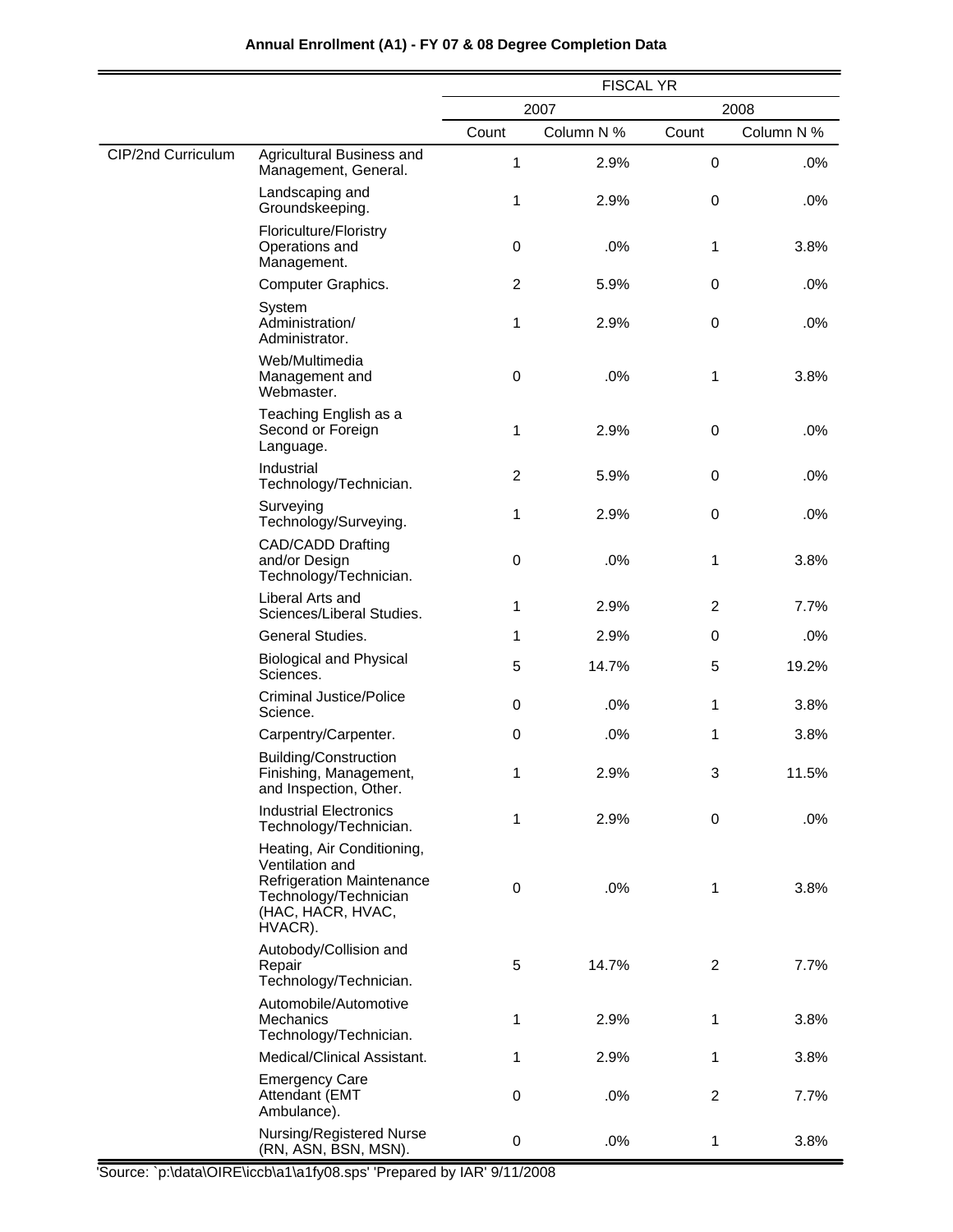|                     |                                                                         | <b>FISCAL YR</b> |            |       |            |
|---------------------|-------------------------------------------------------------------------|------------------|------------|-------|------------|
|                     |                                                                         |                  | 2007       |       | 2008       |
|                     |                                                                         | Count            | Column N % | Count | Column N % |
| CIP/2nd Curriculum  | <b>Business Administration</b><br>and Management,<br>General.           | $\overline{c}$   | 5.9%       | 1     | 3.8%       |
|                     | <b>Administrative Assistant</b><br>and Secretarial Science,<br>General. | 1                | 2.9%       | 0     | .0%        |
|                     | Executive<br>Assistant/Executive<br>Secretary.                          | 1                | 2.9%       | 0     | .0%        |
|                     | <b>Business/Office</b><br>Automation/Technology/<br>Data Entry.         | 1                | 2.9%       | 0     | .0%        |
|                     | Entrepreneurship/<br><b>Entrepreneurial Studies.</b>                    | 1                | 2.9%       | 0     | .0%        |
|                     | Hotel/Motel<br>Administration/<br>Management.                           | $\overline{2}$   | 5.9%       | 0     | .0%        |
|                     | <b>Restaurant/Food Services</b><br>Management.                          | 0                | .0%        | 1     | 3.8%       |
|                     | Selling Skills and Sales<br>Operations.                                 | 1                | 2.9%       | 0     | .0%        |
|                     | Construction<br>Management.                                             | 0                | .0%        | 1     | 3.8%       |
|                     | Total                                                                   | 34               | 100.0%     | 26    | 100.0%     |
| PCS/3rd Curriculum  | Occup/Technical                                                         | 6                | 100.0%     | 1     | 100.0%     |
|                     | Total                                                                   | 6                | 100.0%     | 1     | 100.0%     |
| CIP/3rd Curriculum  | Autobody/Collision and<br>Repair<br>Technology/Technician.              | 4                | 66.7%      | 1     | 100.0%     |
|                     | Automobile/Automotive<br>Mechanics<br>Technology/Technician.            | 1                | 16.7%      | 0     | .0%        |
|                     | <b>Business/Office</b><br>Automation/Technology/<br>Data Entry.         | 1                | 16.7%      | 0     | .0%        |
|                     | Total                                                                   | $\,6$            | 100.0%     | 1     | 100.0%     |
| Degree/1st Currilum | AA (1.1)                                                                | 149              | 9.2%       | 152   | 10.2%      |
|                     | AS (1.1)                                                                | 294              | 18.2%      | 252   | 16.9%      |
|                     | AAS (2.2)                                                               | 406              | 25.1%      | 411   | 27.5%      |
|                     | AGS, ALS, AGE (1.0)                                                     | 69               | 4.3%       | 56    | 3.7%       |
|                     | Basic Skills (1.7, 1.8, 1.9)                                            | 514              | 31.8%      | 378   | 25.3%      |
|                     | Occup Cert of 30 sem<br>hrs/more CER (1.2)                              | 164              | 10.1%      | 229   | 15.3%      |
|                     | Assoc in Fine Arts (AFA)<br>(1.1)                                       | 12               | .7%        | 10    | .7%        |
|                     | Assoc in Eng Sc (AES) (1.<br>2)                                         | 9                | .6%        | 6     | .4%        |

1617 100.0% 1494 100.0%

# **Annual Enrollment (A1) - FY 07 & 08 Degree Completion Data**

'Source: `p:\data\OIRE\iccb\a1\a1fy08.sps' 'Prepared by IAR' 9/11/2008

Total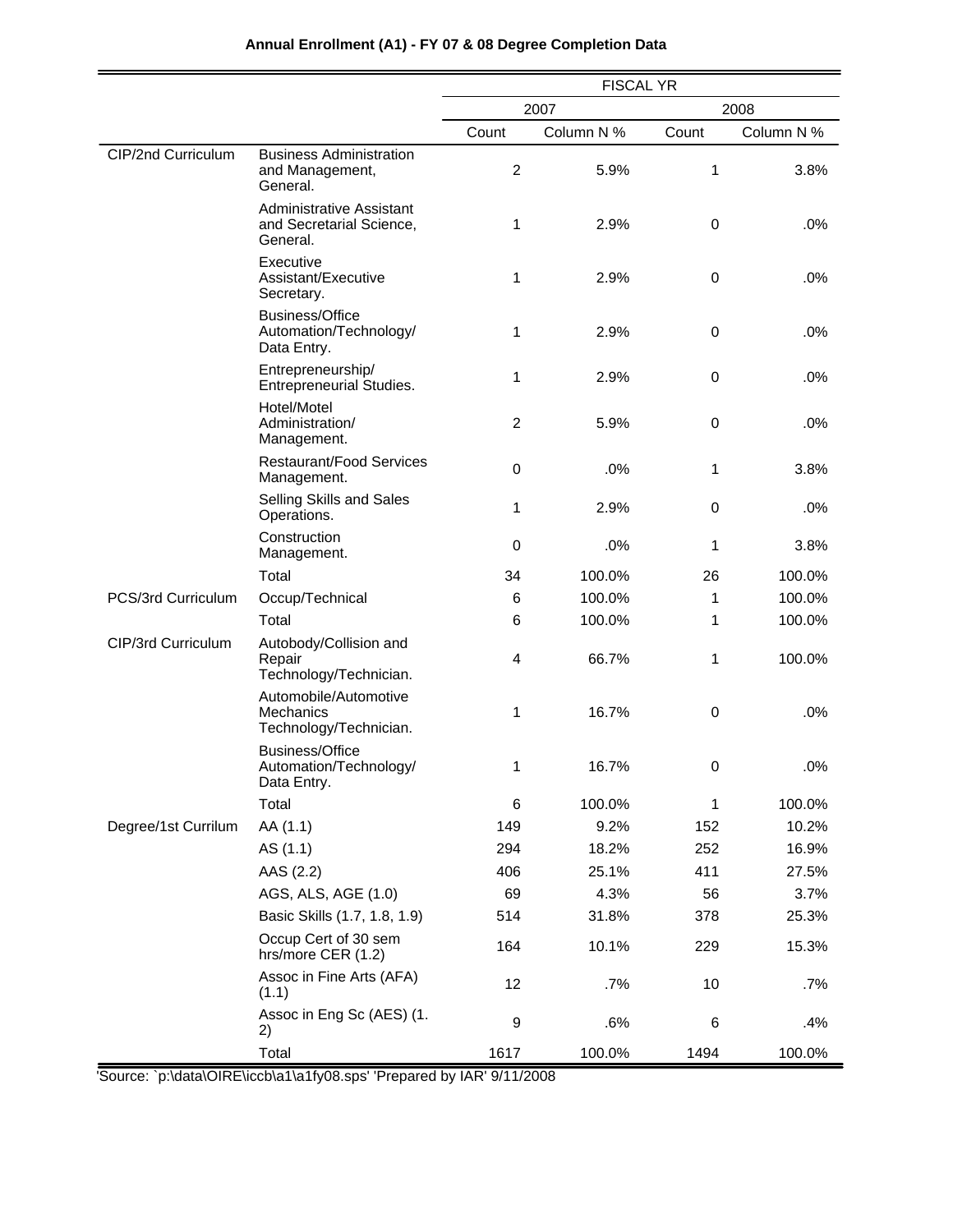|                                 |                                            | <b>FISCAL YR</b> |            |                |            |
|---------------------------------|--------------------------------------------|------------------|------------|----------------|------------|
|                                 |                                            |                  | 2007       |                | 2008       |
|                                 |                                            | Count            | Column N % | Count          | Column N % |
| Degree/2nd                      | AA (1.1)                                   | 1                | 2.9%       | $\overline{2}$ | 7.7%       |
| Curriculum                      | AS (1.1)                                   | 5                | 14.7%      | 5              | 19.2%      |
|                                 | AAS (2.2)                                  | 13               | 38.2%      | 8              | 30.8%      |
|                                 | AGS, ALS, AGE (1.0)                        |                  | 2.9%       | $\Omega$       | .0%        |
|                                 | Occup Cert of 30 sem<br>hrs/more CER (1.2) | 14               | 41.2%      | 11             | 42.3%      |
|                                 | Total                                      | 34               | 100.0%     | 26             | 100.0%     |
| Degree/3rd                      | AAS (2.2)                                  | $\overline{2}$   | 33.3%      | 1              | 100.0%     |
| Curriculum                      | Occup Cert of 30 sem<br>hrs/more CER (1.2) | 4                | 66.7%      | 0              | .0%        |
|                                 | Total                                      | 6                | 100.0%     | 1              | 100.0%     |
| <b>GENERAL</b>                  | Completed all at Parkland                  | 325              | 2.0%       | 257            | 1.5%       |
| <b>EDUCATION</b><br><b>CORE</b> | Completed at Parkland<br>and elsewhere     | 96               | .6%        | 137            | .8%        |
|                                 | Not Completed                              | 3936             | 23.8%      | 3860           | 22.9%      |
|                                 | Not applicable<br>(occupational students)  | 12181            | 73.7%      | 12566          | 74.7%      |
|                                 | Total                                      | 16538            | 100.0%     | 16820          | 100.0%     |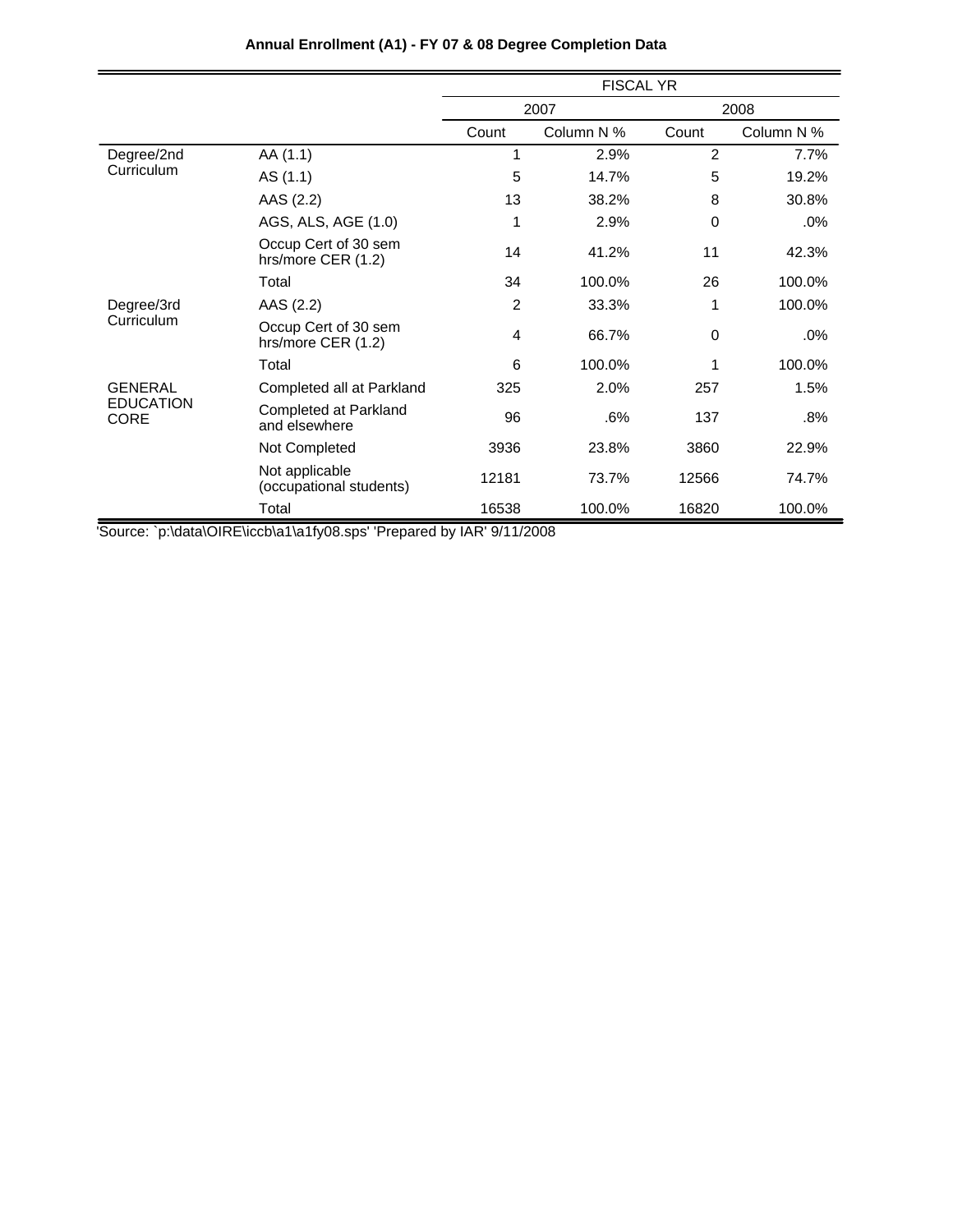|                                      |                                                                | <b>FISCAL YR</b> |            |       |            |
|--------------------------------------|----------------------------------------------------------------|------------------|------------|-------|------------|
|                                      |                                                                | 2007<br>2008     |            |       |            |
|                                      |                                                                | Count            | Column N % | Count | Column N % |
| <b>Shared Data</b>                   | Valid SSN                                                      | 16030            | 96.9%      | 16820 | 100.0%     |
| Dummy SSN                            | Dummy ID                                                       | 508              | 3.1%       | 0     | .0%        |
|                                      | Total                                                          | 16538            | 100.0%     | 16820 | 100.0%     |
| <b>ACT Test Date</b>                 | No data                                                        | 10454            | 63.2%      | 10467 | 62.2%      |
|                                      | Prior to Oct 1989                                              | 324              | 2.0%       | 294   | 1.7%       |
|                                      | Oct 1989 and later<br>Total                                    | 5760             | 34.8%      | 6059  | 36.0%      |
|                                      |                                                                | 16538            | 100.0%     | 16820 | 100.0%     |
| <b>INSTRUCTIONAL</b>                 | All Other                                                      | 15888            | 96.1%      | 15626 | 92.9%      |
| <b>APPROACH</b>                      | Apprenticeship Enrollment                                      | 0                | .0%        | 551   | 3.3%       |
|                                      | Apprentice and Tech prep<br>in HS                              | 543              | 3.3%       | 3     | .0%        |
|                                      | <b>Current Tech Prep</b>                                       | 107              | .6%        | 640   | 3.8%       |
|                                      | Total                                                          | 16538            | 100.0%     | 16820 | 100.0%     |
| <b>Shared Data</b>                   | All others                                                     | 11909            | 72.0%      | 11878 | 70.6%      |
| <b>Enrollment Type</b>               | First time Freshman - new<br>to higher ed                      | 4112             | 24.9%      | 4434  | 26.4%      |
|                                      | First time transfer - new to<br>Parkland w/ higher ed exp      | 517              | 3.1%       | 508   | 3.0%       |
|                                      | Total                                                          | 16538            | 100.0%     | 16820 | 100.0%     |
| Min Req Status for<br>AA/AS Students | Not applicable/Not AA or<br>AS                                 | 12152            | 73.5%      | 12521 | 74.4%      |
|                                      | Yes, thru high school<br>coursework                            | 15               | .1%        | 12    | .1%        |
|                                      | Yes, thru means other<br>than HS coursework<br>(testing, etc.) | 33               | .2%        | 23    | .1%        |
|                                      | No, not met all standards                                      | 28               | $.2\%$     | 21    | .1%        |
|                                      | Not eval/data not available                                    | 4310             | 26.1%      | 4243  | 25.2%      |
|                                      | Total                                                          | 16538            | 100.0%     | 16820 | 100.0%     |
| Term Min Req Met                     | Not AA/AS Student                                              | 16490            | 99.7%      | 16785 | 99.8%      |
|                                      | Summer                                                         | 7                | .0%        | 7     | .0%        |
|                                      | Fall                                                           | 31               | .2%        | 22    | .1%        |
|                                      | Spring                                                         | 10               | .1%        | $\,6$ | .0%        |
|                                      | Total                                                          | 16538            | 100.0%     | 16820 | 100.0%     |
| FY Min Req Met                       | <b>Requirements Not Met</b>                                    | 16491            | 99.7%      | 16785 | 99.8%      |
|                                      | 94                                                             | 10               | .1%        | 5     | .0%        |
|                                      | 95                                                             | 6                | .0%        | 6     | .0%        |
|                                      | 96                                                             | $\boldsymbol{9}$ | .1%        | 6     | .0%        |
|                                      | 97                                                             | 5                | .0%        | 6     | .0%        |
|                                      | 98                                                             | 11               | .1%        | 6     | .0%        |
|                                      | 99                                                             | 6                | .0%        | 6     | .0%        |
|                                      | Total                                                          | 16538            | 100.0%     | 16820 | 100.0%     |
| <b>Transfer Plans</b>                | No                                                             | 15124            | 91.4%      | 15693 | 93.3%      |
|                                      | Yes- to a 4-yr<br>college/university                           | 1414             | 8.6%       | 1127  | 6.7%       |
|                                      | Total                                                          | 16538            | 100.0%     | 16820 | 100.0%     |

# **Annual Enrollment (A1) - FY 07 & 08 Miscellaneous Admissions Data**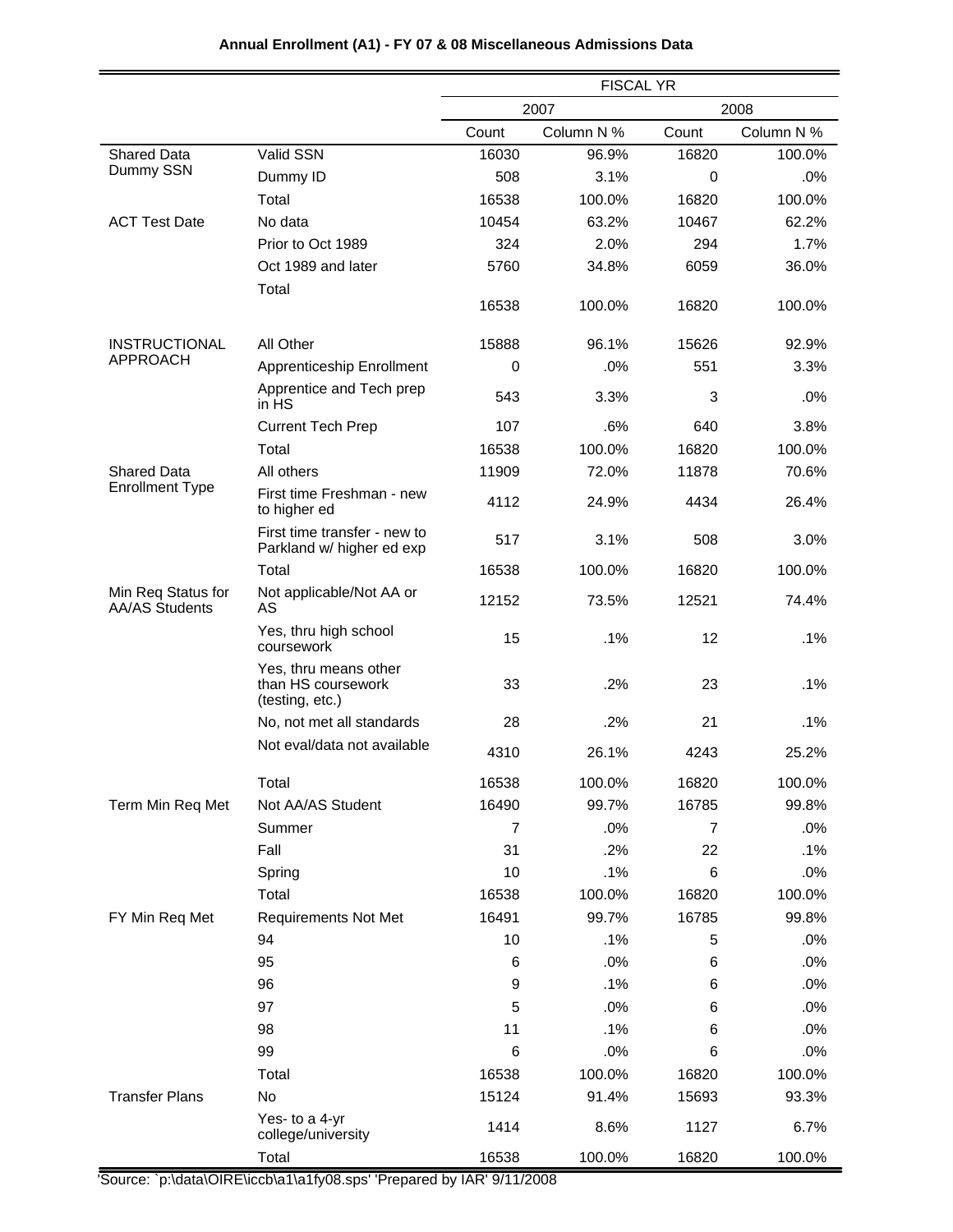# **Annual Enrollment (A1) - FY 07 & 08 Miscellaneous Admissions Data**

|                                        |       | <b>FISCAL YR</b> |            |       |            |
|----------------------------------------|-------|------------------|------------|-------|------------|
|                                        |       | 2007             |            | 2008  |            |
|                                        |       | Count            | Column N % | Count | Column N % |
| <b>Signed Declaration</b><br>of Intent | No    | 12551            | 75.9%      | 13475 | 80.1%      |
|                                        | Yes   | 3987             | 24.1%      | 3345  | 19.9%      |
|                                        | Total | 16538            | 100.0%     | 16820 | 100.0%     |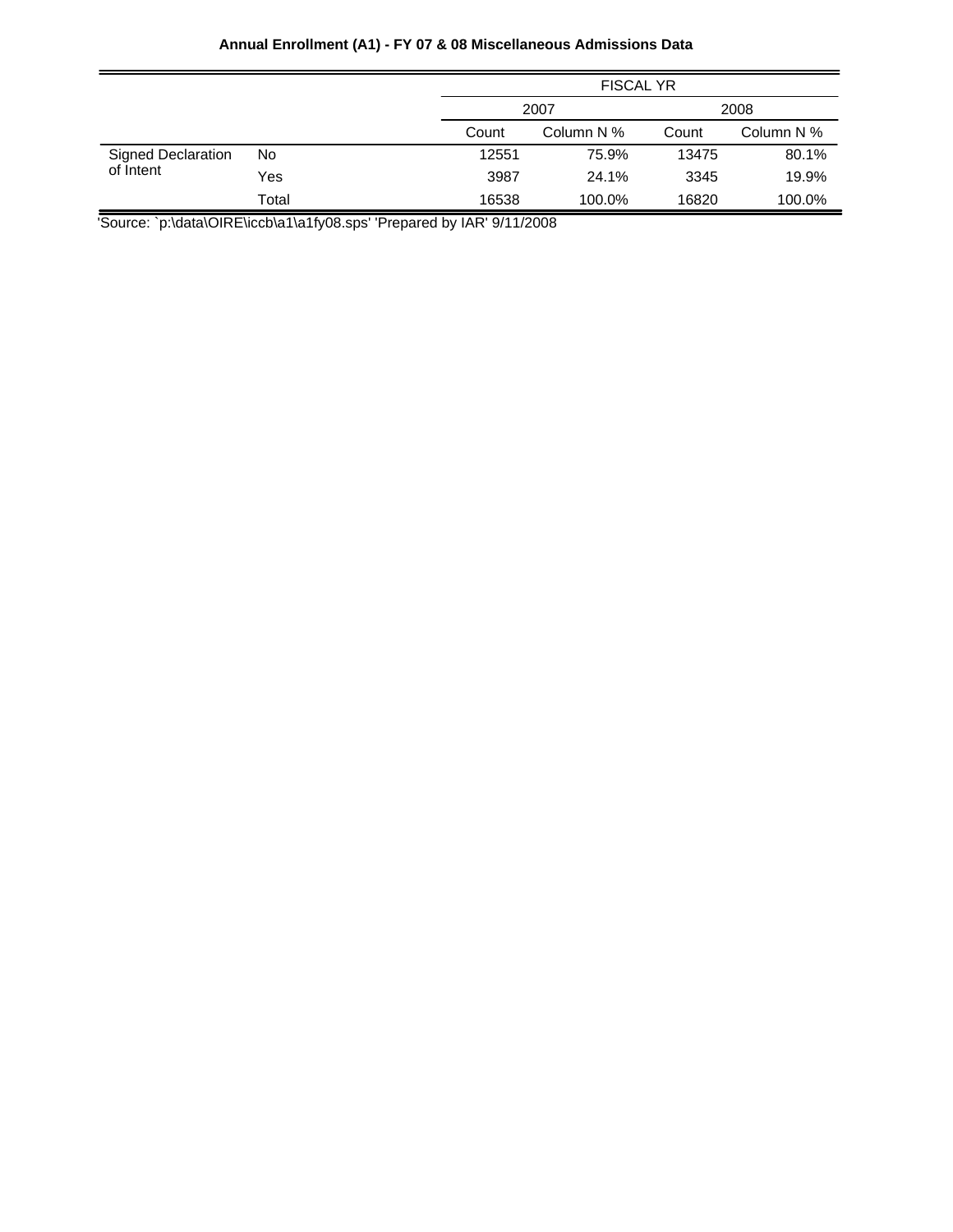|                                  |         | <b>FISCAL YR</b> |           |
|----------------------------------|---------|------------------|-----------|
|                                  |         | 2007<br>2008     |           |
| <b>Summer Credit</b>             | Mean    | 1.55             | 1.51      |
| <b>Hours Attempted</b>           | Median  | .00              | .00       |
|                                  | Sum     | 25653.00         | 25432.00  |
|                                  | Minimum | .00              | .00       |
|                                  | Maximum | 18.00            | 17.00     |
| Summer Credit                    | Mean    | 1.34             | 1.31      |
| <b>Hours Earned</b>              | Median  | .00              | .00       |
|                                  | Sum     | 22157.00         | 21965.00  |
|                                  | Minimum | .00              | .00       |
|                                  | Maximum | 18.00            | 17.00     |
| <b>Fall Credit Hours</b>         | Mean    | 5.47             | 5.38      |
| Attempted                        | Median  | 3.00             | 3.00      |
|                                  | Sum     | 90398.00         | 90548.50  |
|                                  | Minimum | .00              | .00       |
|                                  | Maximum | 26.00            | 26.00     |
| <b>Fall Credit Hours</b>         | Mean    | 4.22             | 4.17      |
| Earned                           | Median  | 2.00             | 2.00      |
|                                  | Sum     | 69763.00         | 70069.50  |
|                                  | Minimum | .00              | .00       |
|                                  | Maximum | 26.00            | 24.00     |
| <b>Spring Credit Hours</b>       | Mean    | 5.20             | 5.31      |
| Attempted                        | Median  | 3.00             | 3.00      |
|                                  | Sum     | 85971.00         | 89394.50  |
|                                  | Minimum | .00              | .00       |
|                                  | Maximum | 26.00            | 25.00     |
| <b>Spring Credit Hours</b>       | Mean    | 3.96             | 4.11      |
| Earned                           | Median  | 1.00             | 2.00      |
|                                  | Sum     | 65439.00         | 69084.50  |
|                                  | Minimum | .00              | .00       |
|                                  | Maximum | 25.00            | 25.00     |
| <b>Total Credit Hours</b>        | Mean    |                  | 12.21     |
| Attempted                        | Median  |                  | 8.00      |
|                                  | Sum     |                  | 205375.00 |
|                                  | Minimum |                  | .00       |
|                                  | Maximum |                  | 55.00     |
| <b>Total Credit Hours</b>        | Mean    |                  | 9.58      |
| Earned                           | Median  |                  | 6.00      |
|                                  | Sum     |                  | 161119.00 |
|                                  | Minimum |                  | .00       |
|                                  | Maximum |                  | 55.00     |
| <b>Shared Summer</b>             | Mean    | 1.39             | 1.37      |
| <b>Credit Hours</b><br>Attempted | Median  | .00              | .00       |
|                                  | Sum     | 22953.00         | 22967.00  |
|                                  | Minimum | .00              | .00       |
|                                  | Maximum | 18.00            | 17.00     |

#### **Annual Enrollment (A1) - FY 07 & 08 Credit Hours Attempted and Earned**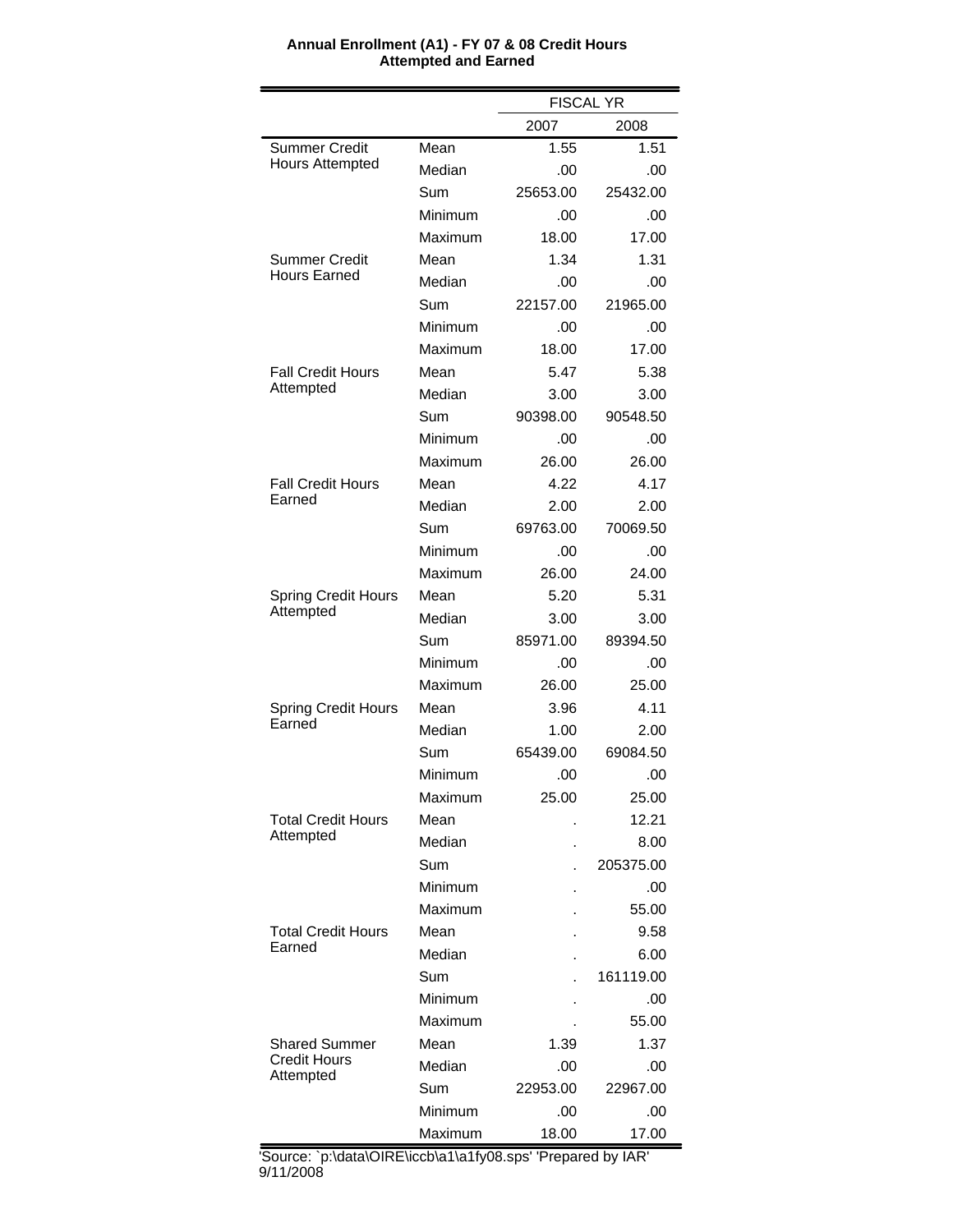|                                  |         | <b>FISCAL YR</b> |           |  |
|----------------------------------|---------|------------------|-----------|--|
|                                  |         | 2008<br>2007     |           |  |
| <b>Shared Summer</b>             | Mean    | 1.20             | 1.18      |  |
| <b>Credit Hours</b><br>Earned    | Median  | .00              | .00       |  |
|                                  | Sum     | 19913.00         | 19802.00  |  |
|                                  | Minimum | .00              | .00       |  |
|                                  | Maximum | 18.00            | 16.00     |  |
| Shared Fall Credit               | Mean    | 4.56             | 4.52      |  |
| <b>Hours Attempted</b>           | Median  | 3.00             | 3.00      |  |
|                                  | Sum     | 75435.00         | 76065.50  |  |
|                                  | Minimum | .00              | .00       |  |
|                                  | Maximum | 26.00            | 24.00     |  |
| Shared Fall Credit               | Mean    | 3.57             | 3.53      |  |
| <b>Hours Earned</b>              | Median  | .00              | .00       |  |
|                                  | Sum     | 59029.00         | 59443.50  |  |
|                                  | Minimum | .00              | .00       |  |
|                                  | Maximum | 26.00            | 21.00     |  |
| <b>Shared Spring</b>             | Mean    | 4.51             | 4.60      |  |
| <b>Credit Hours</b><br>Attempted | Median  | 3.00             | 3.00      |  |
|                                  | Sum     | 74530.00         | 77316.50  |  |
|                                  | Minimum | .00              | .00       |  |
|                                  | Maximum | 26.00            | 25.00     |  |
| <b>Shared Spring</b>             | Mean    | 3.47             | 3.60      |  |
| <b>Credit Hours</b><br>Earned    | Median  | .00              | .00       |  |
|                                  | Sum     | 57420.00         | 60513.50  |  |
|                                  | Minimum | .00              | .00       |  |
|                                  | Maximum | 25.00            | 25.00     |  |
| Shared Data                      | Mean    | .31              | .32       |  |
| <b>Enrollment Type</b>           | Median  | .00              | .00       |  |
|                                  | Sum     | 5146.00          | 5450.00   |  |
|                                  | Minimum | .00              | .00       |  |
|                                  | Maximum | 2.00             | 2.00      |  |
| <b>Shared CUM Credit</b>         | Mean    | 32.27            | 32.58     |  |
| Hours Earned (ALL<br>SOURCES)    | Median  | 16.00            | 16.57     |  |
|                                  | Sum     | 533703.70        | 547955.69 |  |
|                                  | Minimum | .00              | .00       |  |
|                                  | Maximum | 377.33           | 377.33    |  |
| Shared Data Cum                  | Mean    | 32.32            | 32.58     |  |
| Col Lev CH/All<br>Sources        | Median  | 16.00            | 17.00     |  |
|                                  | Sum     | 533703.70        | 547955.69 |  |
|                                  | Minimum | .00              | .00       |  |
|                                  | Maximum | 377.33           | 377.33    |  |
| Cum College-Level                | Mean    | 24.03            | 23.82     |  |
| <b>Credit Hours</b>              | Median  | 12.00            | 12.00     |  |
|                                  | Sum     | 397366.30        | 400662.74 |  |
|                                  | Minimum | .00              | .00       |  |
|                                  | Maximum | 197.00           | 210.74    |  |

#### **Annual Enrollment (A1) - FY 07 & 08 Credit Hours Attempted and Earned**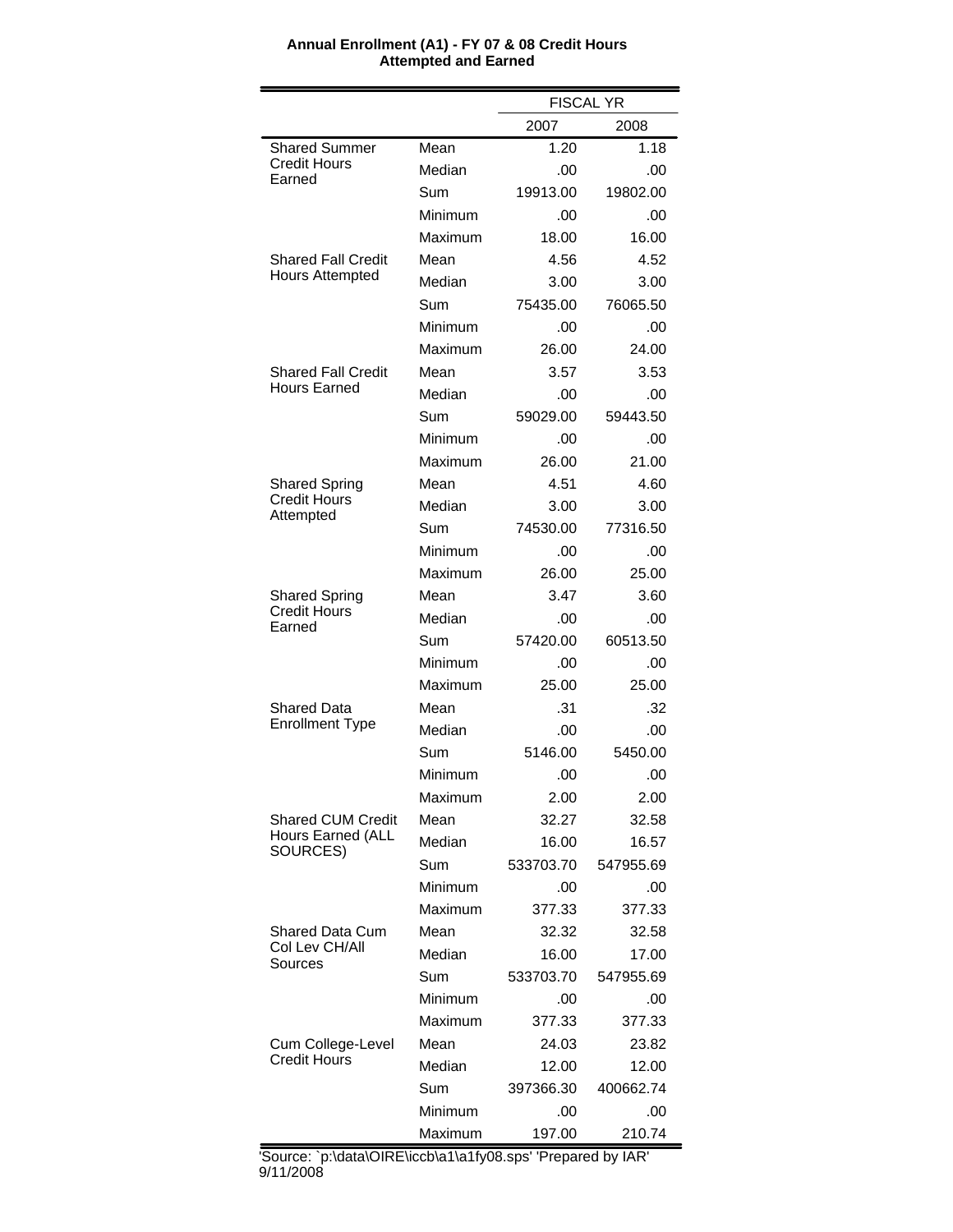#### **Annual Enrollment (A1) - FY 07 & 08 Credit Hours Attempted and Earned**

|                       |         | <b>FISCAL YR</b> |          |  |
|-----------------------|---------|------------------|----------|--|
|                       |         | 2007             | 2008     |  |
| <b>Cumulative GPA</b> | Mean    | 2.49             | 2.52     |  |
|                       | Median  | 3.00             | 3.00     |  |
|                       | Sum     | 41125.08         | 42394.54 |  |
|                       | Minimum | .00              | .00      |  |
|                       | Maximum | 4.00             | 4.00     |  |